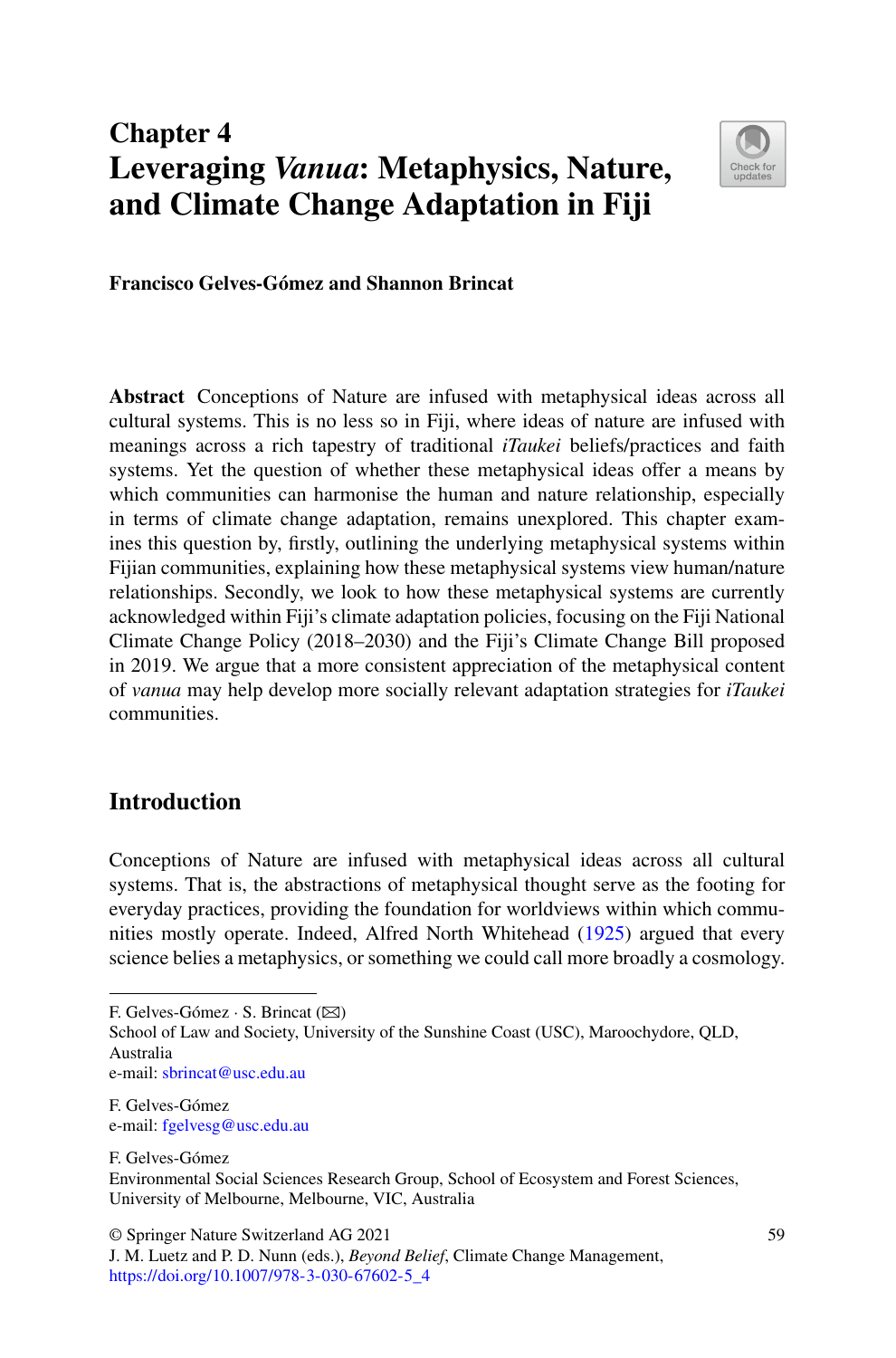As the underlying basis for these shared worldviews, metaphysics can therefore play a crucial role in promoting ecological thought (Tucker [1994\)](#page-20-1) and, by extension, climate change adaptation (Pearson et al. [2020\)](#page-19-0). In Fiji, *iTaukei* conceptions of Nature and local ecological knowledge are infused with meanings, values, perceptions and cosmologies derived from a rich tapestry of traditional belief systems, myths, and various forms of Christian theology (especially Methodist), and other faith-systems such as Hinduism and Islam. This is in conversation with modernist notions of science, philosophy, and policy—each of which carry with their own metaphysical assumptions—also introduced to the islands as part of the steady ingress of globalisation For instance, as evidenced by France [\(1966\)](#page-18-0), part of this tapestry includes the colonial mindset that manipulated and altered key aspects of *iTaukei* metaphysics related to land and community for its own purposes of ownership and alienation. In everyday life, these ideas about Nature and the human-Nature relationships developed from them, become cumulative practices, beliefs, knowledges and relations with the environment (Berkes [2018\)](#page-17-0) in which conceptions of Nature form a worldview together with an ethic that are to be understood holistically (McGregor [2004\)](#page-19-1).

The question of whether the complex metaphysical system/s within Fiji offers a means by which its communities can harmonise human-Nature relations, especially in terms of future climate change and adaptation, remain largely unexplored. Ravuvu's [\(1987\)](#page-19-2) comprehensive interrogation of the Fijian ethos thoroughly describes the traditional *iTaukei* worldview, including its metaphysical basis. Similarly, Tuwere [\(2002\)](#page-20-2) reveals the metaphysical basis of Fijian society in a theology that links spirit, place, land, custom, and community in complex and overlapping layers of lived practice. Others like Kaplama [\(2016\)](#page-18-1) or Miyazaki [\(2004\)](#page-19-3) have compared aspects of Fijian metaphysics with or against dominant Western forms. Others still have looked to the metaphysics behind specific historical practices in Fiji (see e.g. Obeyesekere [2005\)](#page-19-4). Most recently, Fache and Pauwels [\(2020\)](#page-18-2) have highlighted the relational ontology and knowledge system in *iTaukei* thought, looking to combine such traditional knowledge systems and western ecological science. These explorations serve as the basis for our examination of the metaphysical content of the belief-system and cultural practices in traditional Fijian (*iTaukei*) communi-ties<sup>[1](#page-1-0)</sup> as a potential way to increase effectiveness of climate adaptation policy and communication.

Fiji, along with many other Pacific Islands, is highly vulnerable to climate change and requires environmental policies and adaptive strategies amenable to its context, inclusive of its philosophical and cultural systems. Environmental policy aspires to be neutral and objective, framing solutions to environmental problems and decisionmaking processes in secular terms and language. In reality, neither environmental policy nor the science underpinning and driving such policymaking are objective or

<span id="page-1-0"></span><sup>&</sup>lt;sup>1</sup>We are aware of the religious plurality in Fiji. However, to limit the scope of our chapter we focus on *iTaukei* population (around 57% of the population) that are predominantly Christian (around [90%\) and nearly 2/3 of which are Methodist. See](https://www.statsfiji.gov.fj/index.php/statistics/social-statistics/religion) https://www.statsfiji.gov.fj/index.php/statistics/ social-statistics/religion.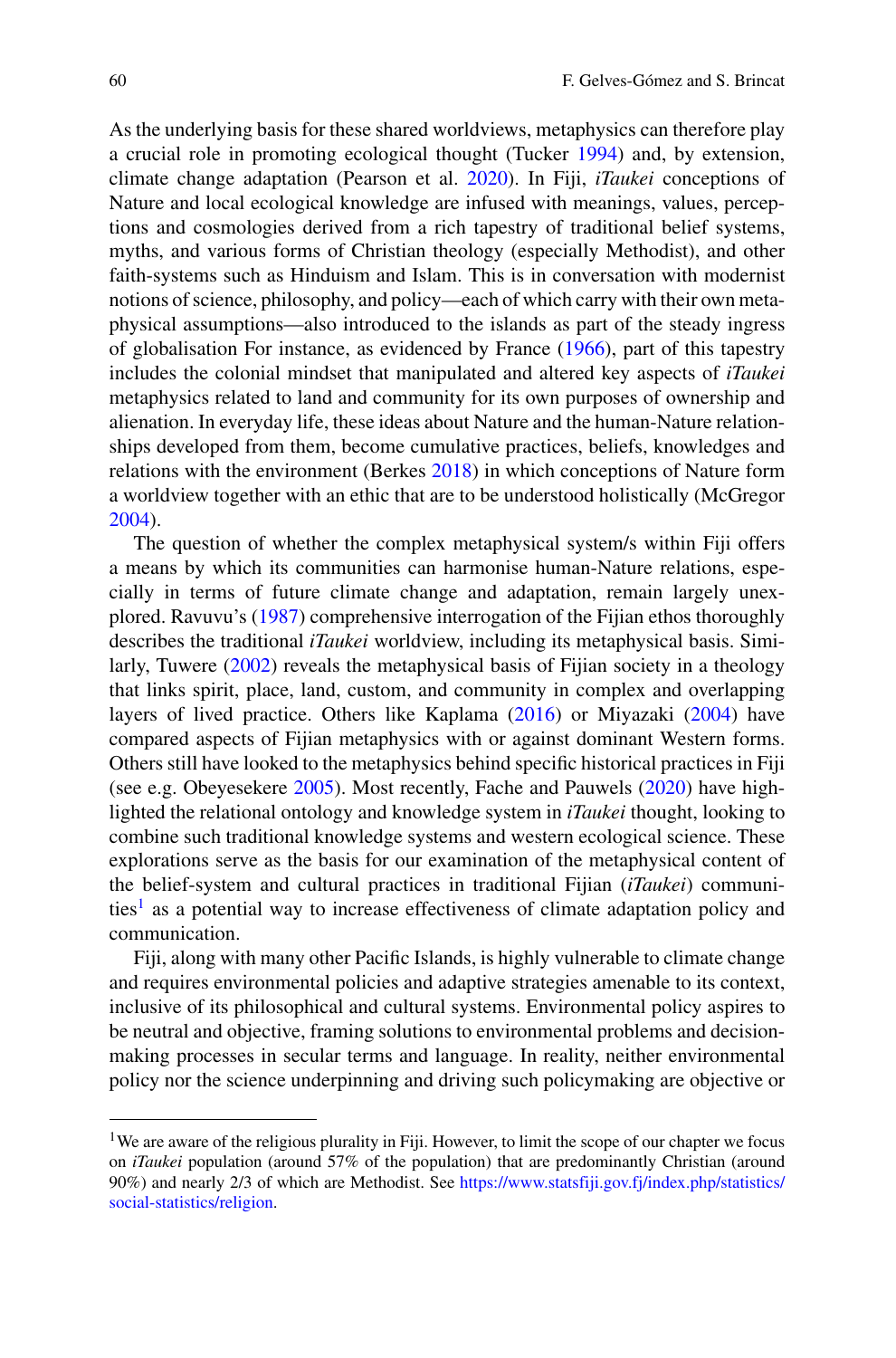neutral (Latour [2004;](#page-18-3) Leipod et al. [2019;](#page-19-5) Pascoe et al. [2019\)](#page-19-6). National approaches to climate policy are captured within a few dominant framing discourses that largely exclude the worldviews of traditional societies and indigenous communities. In the last 25 years, for instance, environmental policies related to climate change have been typically articulated under the flag of 'development' and economic rationalist discourses (Pascoe et al. [2019\)](#page-19-6). Such discourses on climate change policy have a tendency to either ignore or supress local realities (Brightman and Lewis [2017\)](#page-18-4). Climate change policy in Fiji is no exception (see for example Republic of Fiji [2018\)](#page-19-7). In the Pacific Islands, including Fiji, Luetz and Nunn [\(2020\)](#page-19-8) and Nunn et al. [\(2016\)](#page-19-9) have argued that climate change initiatives have failed due, in large part, to the lack of consideration of characteristics of contemporary Fijian society including cultural attributes related to spirituality and faith. Aligned to this denial of spirituality, climate change adaptation initiatives and strategies are largely technocratic, science-driven, and command-and-control approaches that efface local knowledges and worldviews (Luetz and Nunn [2020;](#page-19-8) Oakes [2019\)](#page-19-10).

In our chapter, we are particularly concerned with exploring indigenous Fijian metaphysics that are deeply implicated within spirituality, faith and cosmologies of Nature that may have been downplayed in climate adaptation policy formation. Without sufficient acknowledgement of the complexity of*iTaukei* metaphysical ideas that permeate the archipelago's culture and thinking, any adaptive strategy may be ineffective—to use a *iTaukei* metaphysical expression, it would lack '*mana*', that is lacking proper ordering, relationship, relatedness, connectedness and thereby remain inconsistent with the understandings of the community (see Tomlinson [2009;](#page-20-3) Tomlinson and Bigitibau  $2016$ ; Tuwere  $2002$ ).<sup>2</sup> Without being embedded and derived from this metaphysical system and its interconnectedness with Nature (and spirit and community) as encapsulated in the notion of *vanua*, we contend that such policies will remain external impositions with little traction or relevance. As stated by Leveridge [\(2009,](#page-19-11) p. 25), following Nabobo-Baba's anthropological studies in Fiji:

The philosophies and beliefs of a community define the nature of their knowledge and their way of knowing. They also shape environmental perception, [a]ffecting how people interact and learn to survive within their environment.

Taking this claim at face value, what we suggest is an alternative way of communicating adaptive climate change strategies commensurable with local metaphysical systems across Fiji. This could make climate policy and science understandable and actionable by the community in which it is to apply. Yet, given the size of scope of metaphysics and cosmologies, our chapter can only outline these issues, identifying areas where more research should be undertaken—including the need for a much wider study that includes the cosmologies and metaphysics of the other important faith-systems in Fiji, including Hinduism and Islam.

This chapter is divided into three parts. Firstly, we outline contours in the *iTaukei* metaphysical systems within Fiji and their conceptions of Nature as well

<span id="page-2-0"></span><sup>&</sup>lt;sup>2</sup>There are many various definitions of mana that we have adapted from. See Na iVolavosa Vakaviti (Fijian Dictionary). Suva: Institute of Fijian Language and Culture. Also see Tomlinson [\(2009\)](#page-20-3).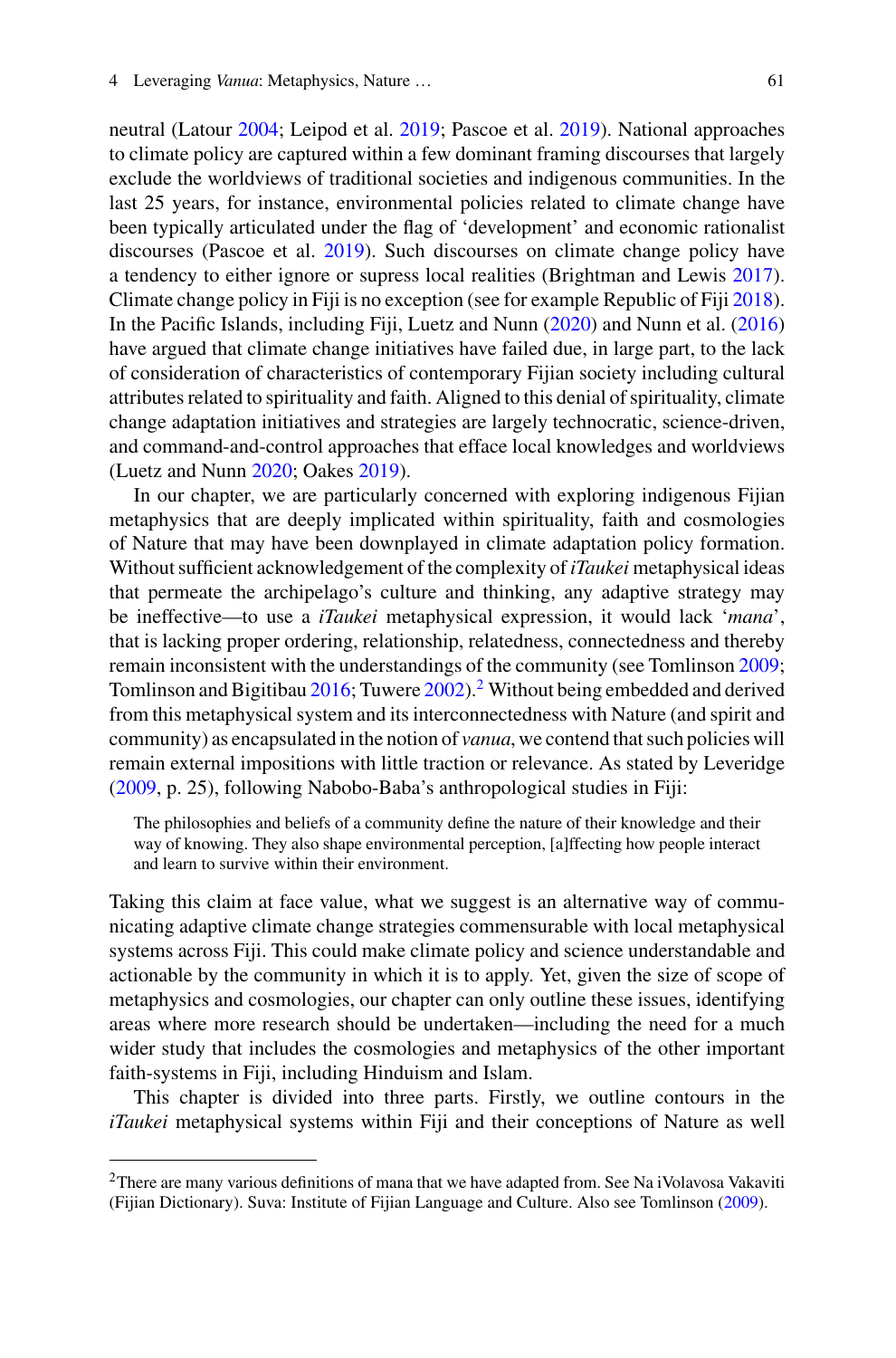as human-Nature relationships. Secondly, we analyse how such metaphysical ideas are expressed within the most recent Fijian climate policy—both the *Fiji National Climate Change Policy* (2018–2030) (hereafter The Policy) and the proposed *Fiji's Climate Change Bill*—showing how these are largely de-linked from the *iTaukei* cosmological worldview. In our conclusion, we summarise key points in our discussion and speculate on how a more consistent appreciation of *iTaukei* metaphysics articulated through the idea of *vanua* might be used to co-create adaption strategies from within these belief-systems and therefore reach *mana*, 'achieving its intended purpose' (Tomlinson [2009\)](#page-20-3).

# *Metaphysics and the Cosmology of Nature in* **ITaukei** *Fiji*

Metaphysics is the branch of philosophical enquiry into the fundamental nature of reality—it grapples with ideas above/over (meta) the physical realm. All cosmologies (or worldviews) have an ontology within them, an assumption of 'what there is', containing metaphysical ideas as well. Whilst at a philosophical level, metaphysics is focused on first-order principles (basic proposition or assumption that cannot be deduced from any other proposition or assumption—see Aristotle [2018\)](#page-17-1), at the social level of the every-day, it is the common assumptions of one's world—its origins, types of being, and purposes—that give shape to forms of acting, being, meaning, and thinking. What stems from this broad conception of metaphysics is that traditional societies have a deep metaphysical basis for their worldview that is no less complex merely because it may be expressed in myth and custom, cultural practices, and ritual, rather than weighty tomes. Yet Western science, philosophy, and policy are only beginning—and slowly—to engage with these metaphysical traditions, let alone understand them. For instance, environmental policy is willing to take from traditional ecological knowledge but largely unwilling to (re-)frame itself from within this discourse and practice (Berkes [2018\)](#page-17-0).

Metaphysical traditions must be understood in their own terms, inclusive of culture and historical context. Yet, given the shared concern of metaphysics in determining the nature of existence, different systems can dialogue with each other despite the fact they also compete. Our chapter is not intended as deploying non-Western metaphysics to challenge Western metaphysics or vice versa, but to see how these relate to the formation of climate adaptation policy within the particular cultural context of the *iTaukei* of the present that, as we will see, is a hybrid system (as the vast majority of metaphysical ideas are today). One of the key areas in which metaphysics meets climate policy relates to the cosmological understandings of Nature itself: what there is in the universe, what are its origins, and its development (and related questions as to 'why' the universe is the way it is). Facets of these concerns are reflected in Fijian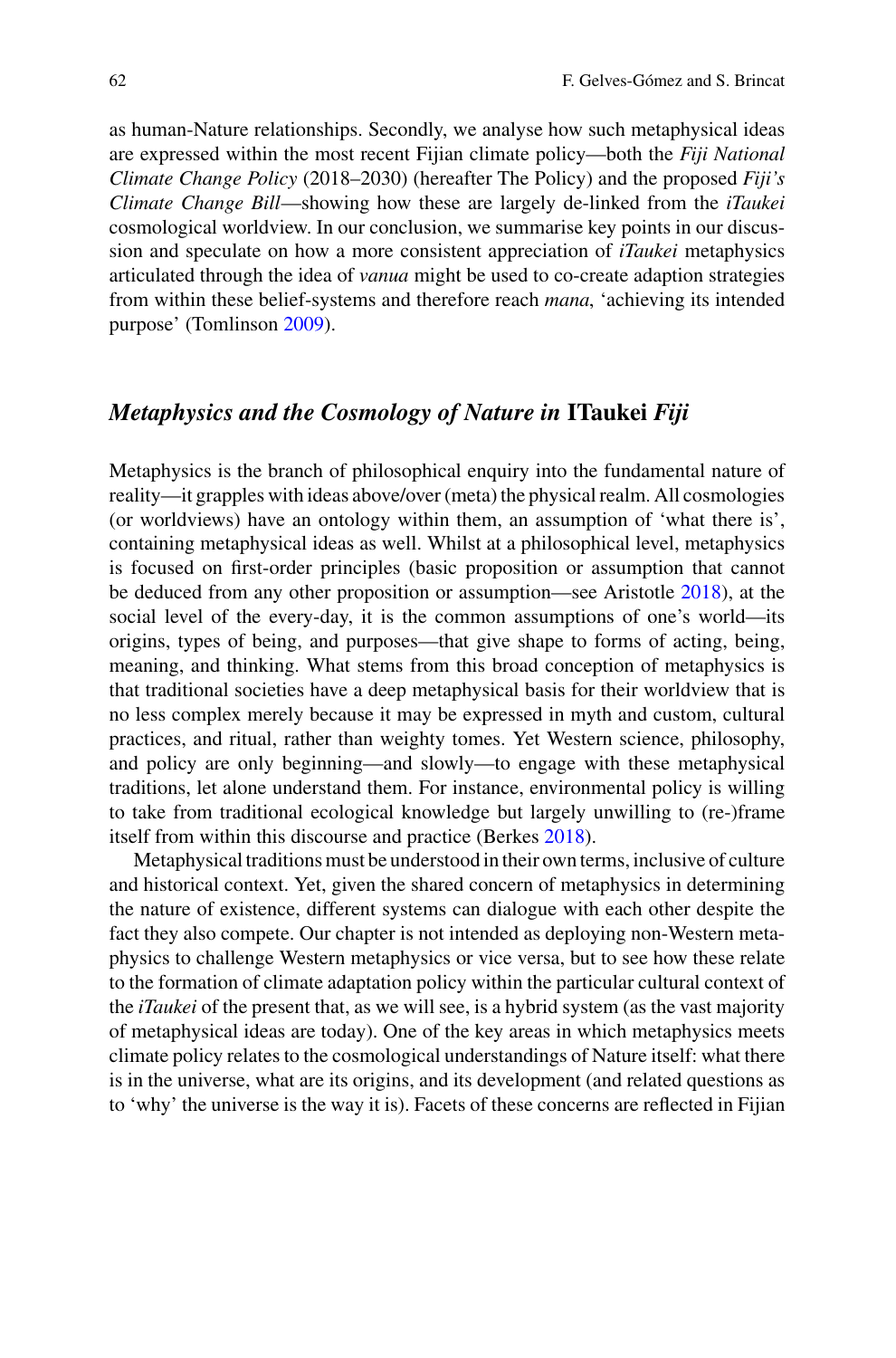origin myths, like that of Degei.<sup>[3](#page-4-0)</sup> Cosmology, then, is not just the scientific study of the origins of the universe but also includes belief systems which straddle Nature, the spirit and social worlds. The outer boundary of any cosmology is ultimately metaphysical because it hypothesises beyond the scope of scientific knowledge at any given time rather than knowing through demonstration. At this edge cosmology is speculative. Yet there is a stark contrast between the types of explanation available to a cosmology in physics (Unger and Smolin [2015\)](#page-20-5), between the evidentiary burden of 'testable hypothesis' and the epistemological limits of our empirical means for doing so. Its search for 'physical laws' (i.e. universal truths) is akin to a first order principle of metaphysics and it is here that the need to explain meets assumptions that are not yet explainable—the problem of infinite regress of causes or non-dependent First Cause of the universe being the exemplar. Yet focusing on explanations of cosmology is only one aspect of metaphysics. Of equal importance are the values and interests that a community places around such understandings. Just as the physical conditions necessary for our existence impose a selection effect on what we observe as cosmology, so too does the philosophical and cultural system influence *how* this is interpreted and for*what* purposes. As stated by Nabobo-Baba [\(2006,](#page-19-12) p. 24) "knowing and knowledge are not accultural, but are products of, and thus influenced by, particular cultures, and should be understood through research techniques which reflect that culture."

Our argument is focused on this cultural aspect of cosmology, the way in which "metaphysics in practice" (Law and Lien [2018,](#page-19-13) p. 152) shapes climate adaptation policy and the ways it *could* be aligned and enacted more effectively. The historical context in which climate adaptation practice takes place is entangled with metaphysical understandings that reproduce a particular kind of message. Immanent to this message is the positioning of humans, Nature and spirit (including religious belief). To describe the genealogy of such entanglements is beyond the scope of this chapter. The way that certain assumptions are instrumentalised in climate policy, however, can be presented within examples of legislation (that we trace in section two). When analysing the relation between metaphysics and Nature—and the community values/interests of these in the context of *iTaukei* peoples today—the scope of research is obviously vast. Nevertheless, some relations between metaphysics and *iTaukei* conceptions of Nature do stand out as paramount:

- 1. The interconnectivity and deep intersubjective relationalism between ancestors, community, land, and spirit in the concept of *vanua*, and;
- 2. the relation between this traditional belief-system and the colonisation of this metaphysics under a hegemonic Christian theology, and, colonial land-owning system.

Studies have shown there is "considerable unanimity" on the understandings of the postulates of pre-Colonial Fijian cosmology (Parke [2014,](#page-19-14) pp. 38–39), some

<span id="page-4-0"></span><sup>&</sup>lt;sup>3</sup> According to the myth The Great Serpent Degei was the the creator of the islands and people, and, controlled aspects of natural process, for instance, day and night with the opening and closing of his eyes or earthquakes (see Reed and Hames [1997\)](#page-19-15).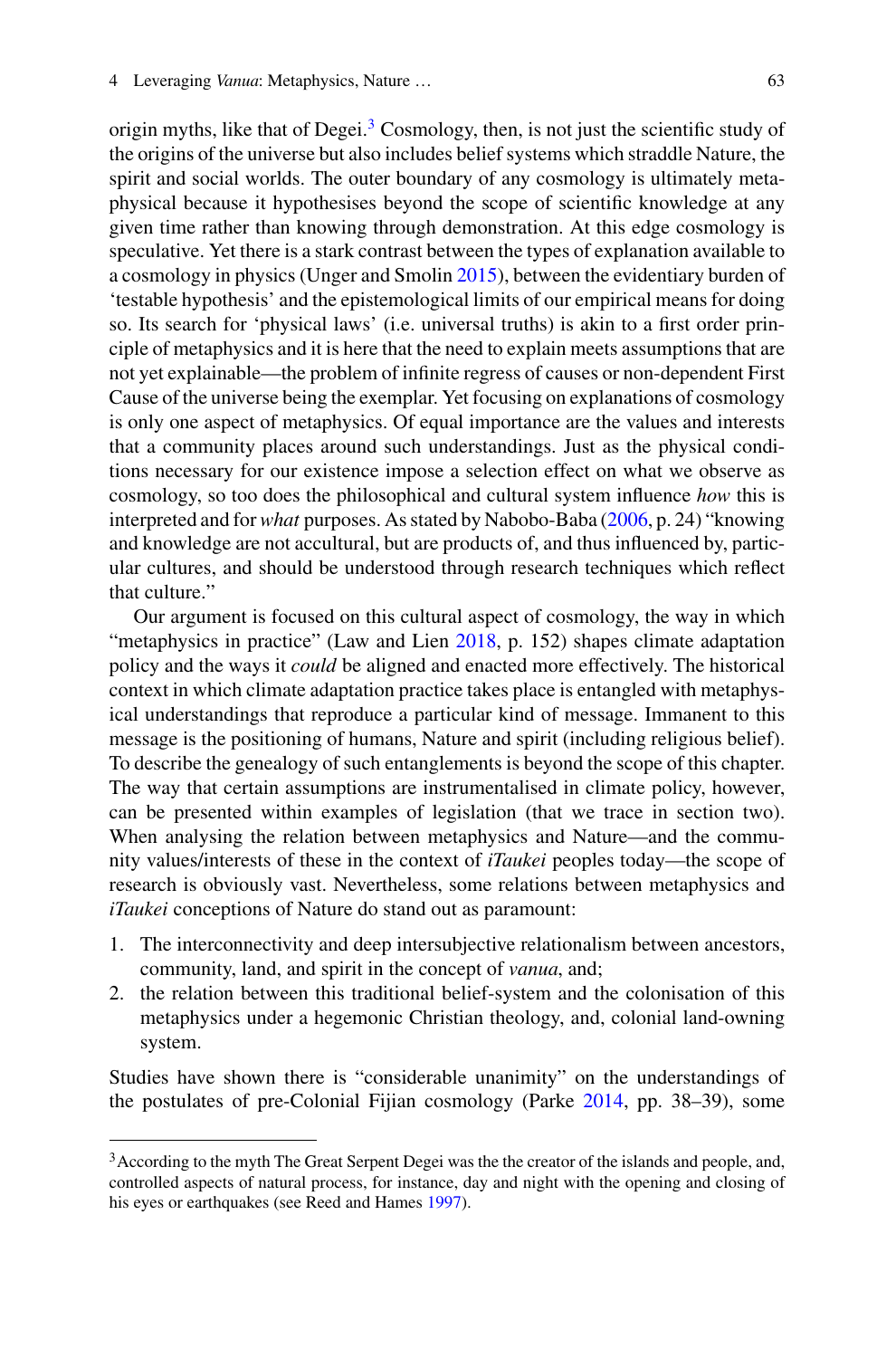of which continues to exist in socio-cultural and politico-legal forms, albeit now cross-fertilised with other more recently introduced metaphysical ideas. Pre-colonial *iTaukei* practices gave the highest respect to Nature that was linked across its cosmology: in material terms of flora/fauna and the physicality of land and sea; in social terms, such as ancestors, customs, morality, and the community itself; and to spirits, theological principles, and creation stories. The primary examples are the Fijian myths, especially of Dakuwaqa and Degei, that reveal the prominence of Nature across this cosmology, including origin stories, ancestral migrations, and ongoing protections of the community (Reed and Hames [1997\)](#page-19-15). These are not just mythical stories of the past but remain lived metaphysical traditions within community norms, customs, and morality—despite colonisation, Christianisation, and modernisation. For the *iTaukei*, as across most of Melanesia generally, there is no separation between Nature and society, nor are either of these realms separate from spirit (Foale [2006\)](#page-18-5). The social realm does not have control or authority over the natural world either in terms of its power or in normative or spiritual senses. Instead, the *iTaukei* are nested in relations across and between humans *and* spirits *and* Nature. This relational ontology as Poirier [\(2008\)](#page-19-16) describes it, is fundamental for any effective climate change policy and climate change action.

This relational ontology is exemplified in the lived concept of *vanua* that is clearly visible in all daily practices of *iTaukei* from the structure of the community, to agricultural cultivation, to storytelling. Whilst sometimes reduced in translation to 'land', *vanua* is at its core a metaphysical postulate. For Ravuvu [\(1987\)](#page-19-2), it includes common values and beliefs about life in the natural and spiritual worlds. For Kaplama [\(2016,](#page-18-1) p. 161), it is at once cultural and philosophical, physical and metaphysical, an "idea-object" that "constitutes not only the physical land on which Fijians live, eat, dwell and regenerate but also their particular worldview" (*Weltanschauung*). He summarises *vanua* as "the representation of the unity of earthly-physical and spiritual-metaphysical life as well as the unity of all members of the *vanua*" [\(2016,](#page-18-1) pp. 160–162). This encompasses socio-ecological environments (e.g. lands, oceans, rivers) and the realms of spirits and life forces (e.g. spirits of the ancestors, deities) "who are believed to have the power to affect, direct and sustain life in earthly realm" (Kaplama [2016](#page-18-1) pp. 160–162).

One of the keys to unveiling—and leveraging—the complexity of relations between metaphysics, *vanua* and climate change policy and action, lies in acknowledging the interconnectedness of this cosmology. As Parke [\(2014,](#page-19-14) p. 35) explains, there is no disjunction "between the realm of people and the realm of spirits. Spirits and people shared a common world, of which the geographical component included places with which both people and spirits were closely and directly associated." This is affirmed also by Nabobo-Baba [\(2006,](#page-19-12) p. 88) who observes that "the spiritual and the material worlds are interconnected; respect for people, resources, the ancestors, and God, govern all important behaviours and values." There is neither a duality between realms, nor is either realm autonomous. At the metaphysical level these form an interconnected whole. This cosmology includes relations of dependency and mutual recognition with Nature. That is, within the relational cosmology of *vanua* is intersubjectivity and not just between human-human within bonds of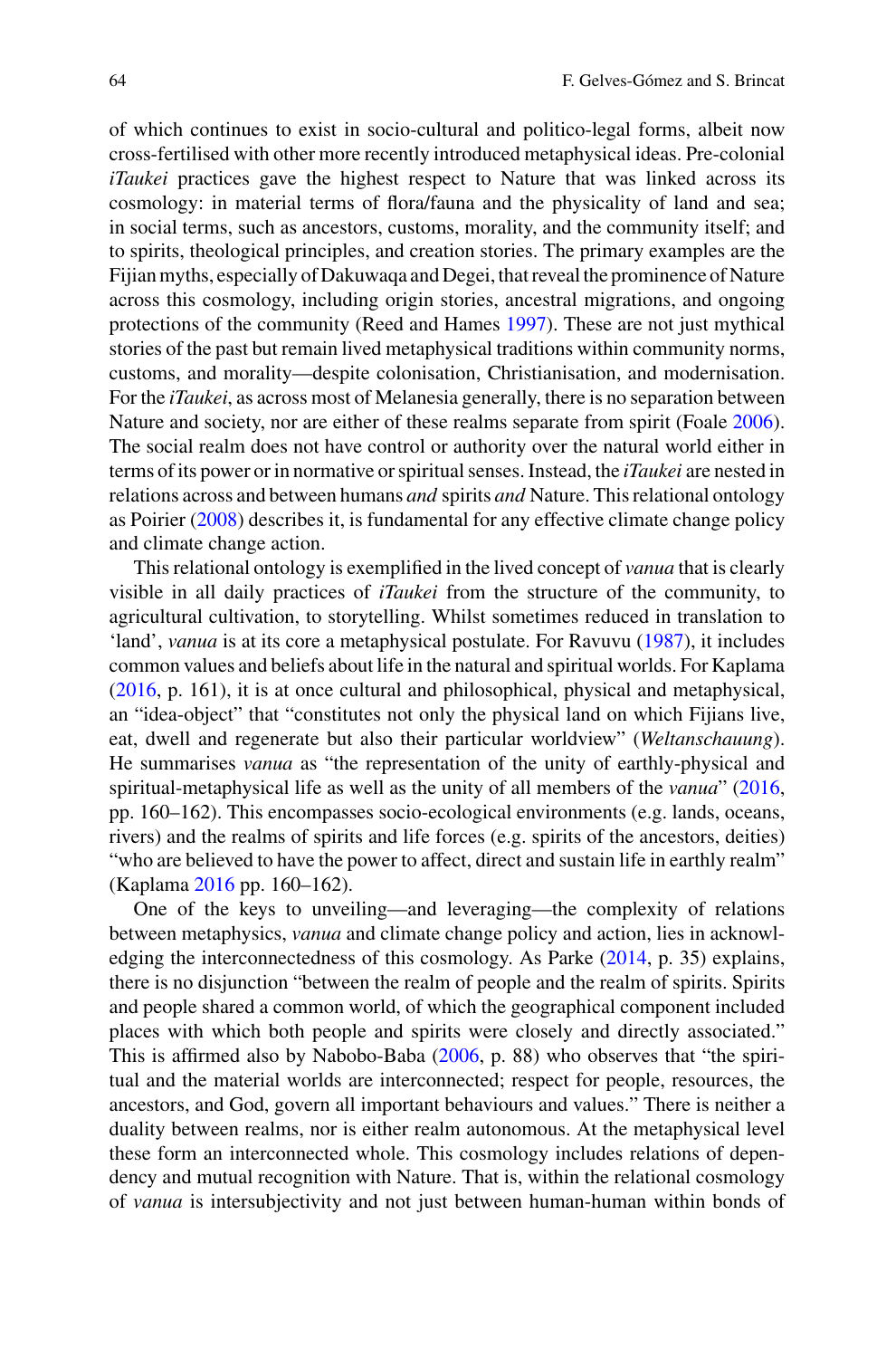community but including all ancestors and non-human spirits as well. Nature is very much subjective: places are subjects with agency, as are living creatures. The roles that spirits play are environmental just as much as they are social. For example, Parke [\(2014,](#page-19-14) p. 32) describes so-called *digiwai* spirits related to natural processes:

…one [is] responsible for successful food crops, another for success in hunting, and a third for fishing. These spirits could in turn expect to be respected and looked after by the living, by suitable presentations of food and *yaqona* [kava]. Failure on the part of the living to fulfil their reciprocal obligations could result in drought or in a person being bitten by a wild pig or by a shark.

#### Similarly, Ravuvu [\(1987,](#page-19-2) pp. 14–15. Emphasis added) states that:

… the cultural *vanua* permits insights into people's actions and how they bear on their efforts to live and resolve the exigencies of existence both in this earthly world and in the world of the spirit beings who can protect and destroy, or direct and make possible what is required for life. For to live well in this world *and* in the other world, one has to live according to *vanua* beliefs and values. Thus the concept of *vanua* is an encompassing one; *it is the totality of a Fijian community*. Used in various contexts, it can refer alternatively to the social and physical environments, or to the supernatural world, or to all the elements which make life occur.

These passages show how the levels of Nature, spirit, and human are spatially and temporally linked as the totality of community.

This co-existence requires the human community to pay customary respects to the other realms, including respect for Nature and to the ancestral spirits (*kalouvu*) who fulfil a similar role—that is, in this relational cosmology, Nature and spirit are inseparable from each other and from community. The teaching and learning of important traditional knowledges, for example, are deemed to be "guided by familiar *vanua* spirits or God" (Nabobo-Baba [2006,](#page-19-12) pp. 117, 127). These ancestral spirits are concerned for the wellbeing of the *yavusa* group descendants and, importantly, these relations between the living and the ancestral spirits are "reciprocal"—with the community to frequently present *isevu* (first-fruits) and various other customs to both placate them but also renew connections with these worlds (Parke [2014,](#page-19-14) p. 29). Both ancestral and natural spirits watch for breaches of customary codes of conduct or respect that mirror social norms of the community regarding reciprocity. Consequently, these "cords" between people and *vanua* are constantly replayed in Fijian ceremonies—not only solidifying existing social bonds of community but also those of ancestral spirits and of the natural world around the locality. As stated by Kaplama [\(2016,](#page-18-1) p. 158), "the people that constitute it [the community] must continually strengthen the *vanua* in order to preserve their values not as individuals but as the members of the *vanua* which gives them their identity." He explains that the "Fijian ethos" is defined by: "reciprocation, recognition, respect, appreciation, strengthening of the bond, incorporation, unity, continuity" and the lack of any of these is seen negatively as leading to weakness and eventual discontinuity of the *vanua* bond (see Kaplama [2016,](#page-18-1) pp. 160–161).

Tomlinson and Bigitibau [\(2016\)](#page-20-4) analyse a range of performative practices that link spirits, kava, and various speech practices with traditional, pre-Christian society.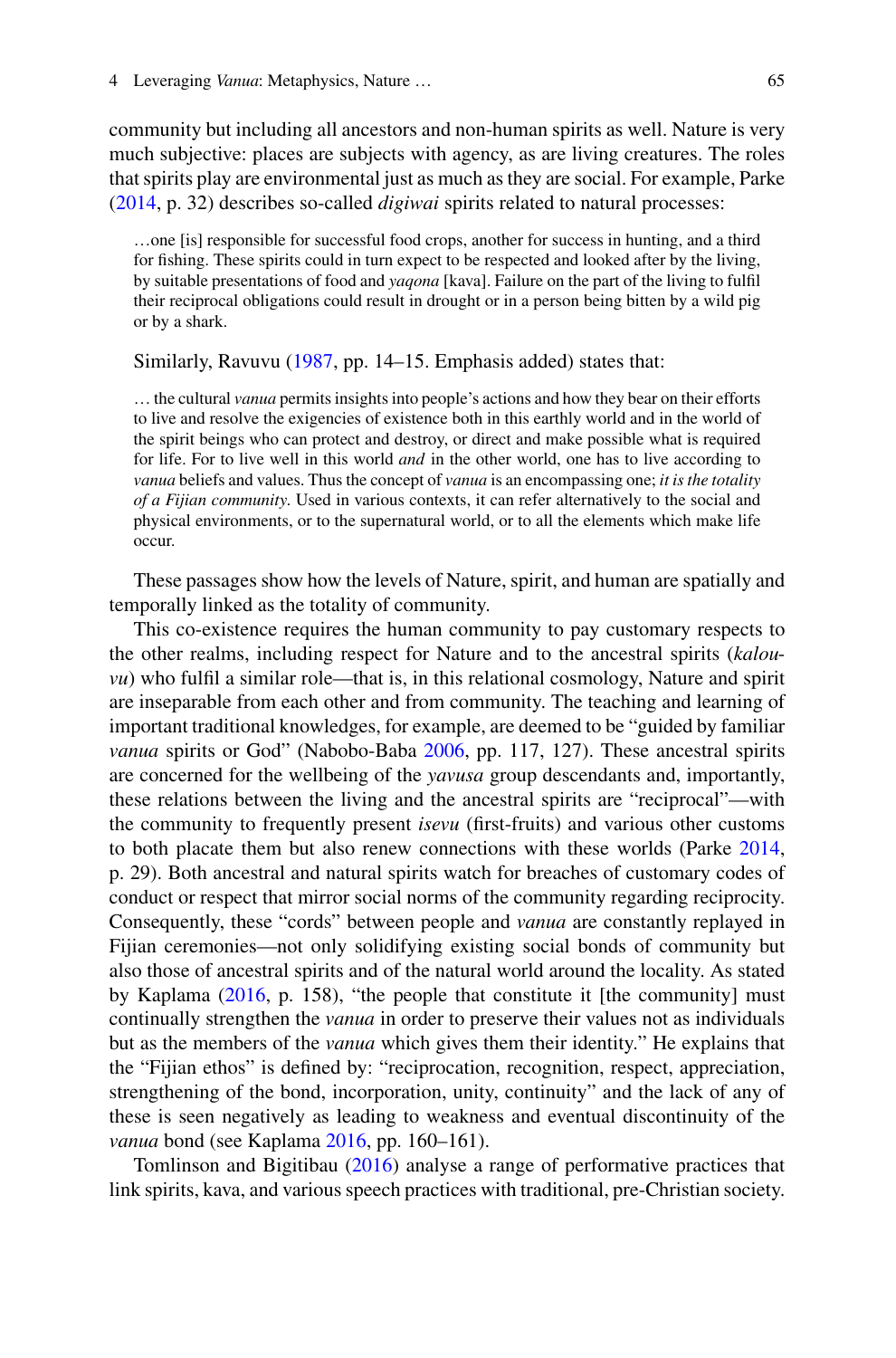There is even ongoing communication between the community and ancestral spirits through the *Bete* (the traditional priestly group). The *yaqona* ceremony for new visitors is not just to seek formal inclusion in the community from the head of the *yavusa* and under the relevant *mataqali* (the village-based, agnate grouping) but also for the supplication of the spirits—both ancestral spirits and those of the local natural environment—to admit the visitors as well. The offering, acceptance and mutual consumption of kava is the gateway or portal between realms, though these realms are at all times co-present. Such actions of reciprocity fulfil a range of social functions, from promoting group cohesion, performing ancestral ties, maintaining learned traditions/stories, upholding norms of conduct, and designating land entitlements. Through these deliberate performances—whether stories, rituals, or moral practices/customs—comes the constant recognition of ancestors, Nature and spirit. It means there is "continuity" in *vanua* as a lived tradition that, despite its metaphysical basis, remains the core socio-political basis of *iTaukei* community within their daily lived practices as well (Farrelly [2010;](#page-18-6) Ravuvu [1987\)](#page-19-2). There is no separation, then, between the realm of people and the realm of spirits, whether natural or ancestral. Spirits and people share a common world of which the geographical component—Nature itself—includes those places within which both are "closely and directly associated" (Parke [2014,](#page-19-14) p. 35).

The emphasis of interconnectivity and reciprocity within this cosmology would suggest a philosophical and cultural system more conducive to ecological views of stewardship of Nature, given that spirits and ancestors are attached to the physicality of places—a powerful impetus for the protection of natural attributes associated with them. Many studies have found that indigenous traditions often foster pro-environmental practices and ways of being. For example, after a survey of the literature on religious belief and environmental attitude, Taylor et al. [\(2016,](#page-20-6) pp. 1000–1001) concluded that "indigenous traditions may be more likely to be proenvironmental than other religious systems and that some nature-based cosmologies and value systems function similarly." The *iTaukei* cultural practices surrounding *vanua* seem consistent with this finding. In particular, the historical and mythologised relations of the *vanua* are revitalized to enable "current problems to be faced jointly" (Ravuvu [1987,](#page-19-2) pp. 247–248) by the *vanua* community itself. There is intentionality and agency within this force. This raises the fundamental question that, if the *vanua* is threatened by climate change, how the community could adapt in accordance not only to preserve *vanua* but to ensure *vanua* traditions are upheld and respected within adaptation approaches. Linking adaptation as part of reciprocal duties is crucial then to effective policy formation, which we will explore shortly.

But before that, one crucial question is how does the *iTaukei vanua* tradition coexist today alongside other introduced metaphysical systems, particularly of colonialism and the now dominant Christian theology? Is *vanua* subservient, subsumed, or co-productive with these systems? Turning first to Christianity, like other Pacific Islands, historical processes led to the Christianisation of Fiji (Luetz and Nunn [2020\)](#page-19-8). What emerged was a hybrid of traditional beliefs that interconnected Christian faith with historical, cultural, and political processes and metaphysical understandings of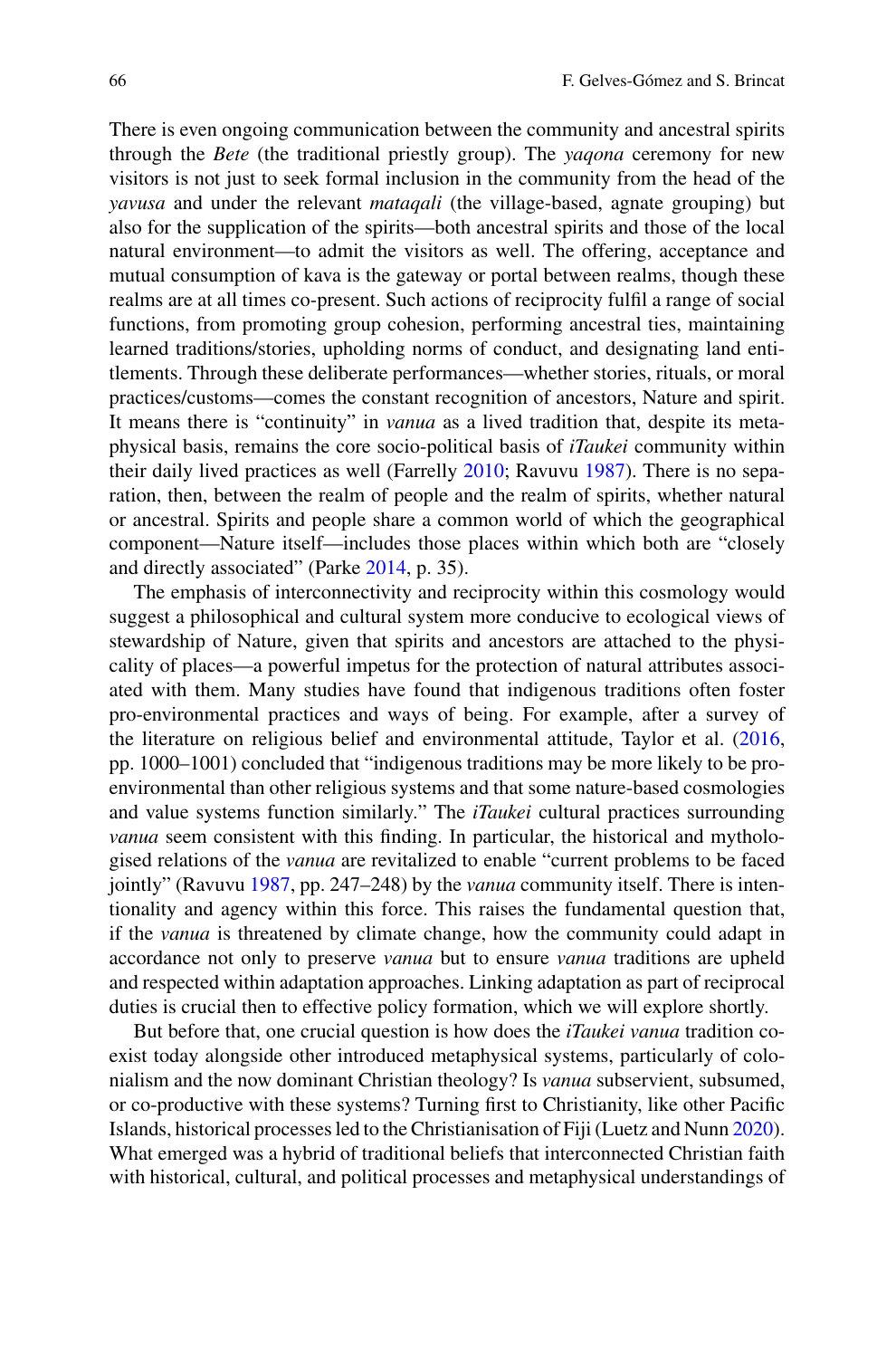belonging to the land in space and time (see Ryle [2005,](#page-20-7) p. 77). For Ryle, *vanua* blended with Christianisation, as she writes:

Christianisation entailed the redefinition of *vanua*, adding the Christian God as supreme power among the Fijian cosmology of deities, yet retaining most other elements and understandings of *vanua* as an ancestral shadow-land of place, kinship relations and spiritual power that exists alongside Christian belief and practice (l*otu*).

This influence is clearly reflected in the three main ideological pillars in Fijian society today: '*Vanua*, *lotu* and *matanitu*', broadly translated as "land and tradition, Church and governance" (Ryle [2005,](#page-20-7) p. 58; [2010\)](#page-20-8). This metaphysical hybridisation bears the complexities of melding ancient local beliefs with Christian religious precepts (and of course political interests at the time of colonisation and independence). Christianity proved effective at its missionary work because of its capacity to absorb traditional practices and acknowledge these within its structure, both theological and liturgical. Here, the 'message of God' resonated strongly with Fijian people in terms of their existing metaphysics of social hierarchy and the derived notion of the *mataqali* for land ownership purposes (see France [1966\)](#page-18-0). The latter was an expression of the military might, underpinning missionary activities that was used politically by various interests across the archipelago. The predominantly Fijian/Methodist religio-cultural structure that came into being during the colonial period (1874–1970) (Ryle [2005\)](#page-20-7) bears testimony to the construction of national or group identity, along the lines of Benedict Anderson's [\(2006\)](#page-17-2) 'imagined communities' and, as Ryle suggests, "in people's minds belongs to a not very distant past and is an essential part of their cultural and historical sense of identity" [\(2005,](#page-20-7) p. 61).

The arrival of Christianity did not just involve a spiritual change but entailed the contestation of existing metaphysical ideas and rewriting of worldviews. In terms of spirit, the most significant was the subsumption of animism and polytheism, the many localised gods and myth-stories, under an overarching monotheism. While these stories remain, they are being less and less told, and are not seen as efficacious (*mana*) though still constitute a strong belief-system (Tomlinson [2009\)](#page-20-3). The older generations impart these stories rarely to the younger generations, deem them inconsistent with Christian beliefs, and yet they still co-exist—especially the spirits of Nature in particular places that remain *tabu*. As Nabobo-Baba so aptly describes it, Christian perspectives are often associated with Indigenous elements of spirituality though the latter are less "publicly or loudly declared" [\(2006,](#page-19-12) p. 87). Despite their subsumption these stories hold potential for a better understanding the metaphysical ideas regarding specific phenomena including the origins and authority of social customs and explaining aspects of Nature itself (Nunn [2001\)](#page-19-17). Indeed, these forms of spirit seem to adapt to the changing make-up of the community at any one time, perhaps losing favour and/or mana relative to other temporal actors yet nevertheless always secure within this cosmology and, in this way, remain the core traditions of belief that the community may retreat to during crises.

Given the fundamental relation between all three levels (human, spirit and Nature) in the Fijian metaphysics, the contestation of the understanding of the spirit world by Christian theology meant a shift in the conceptions of Nature too. For example,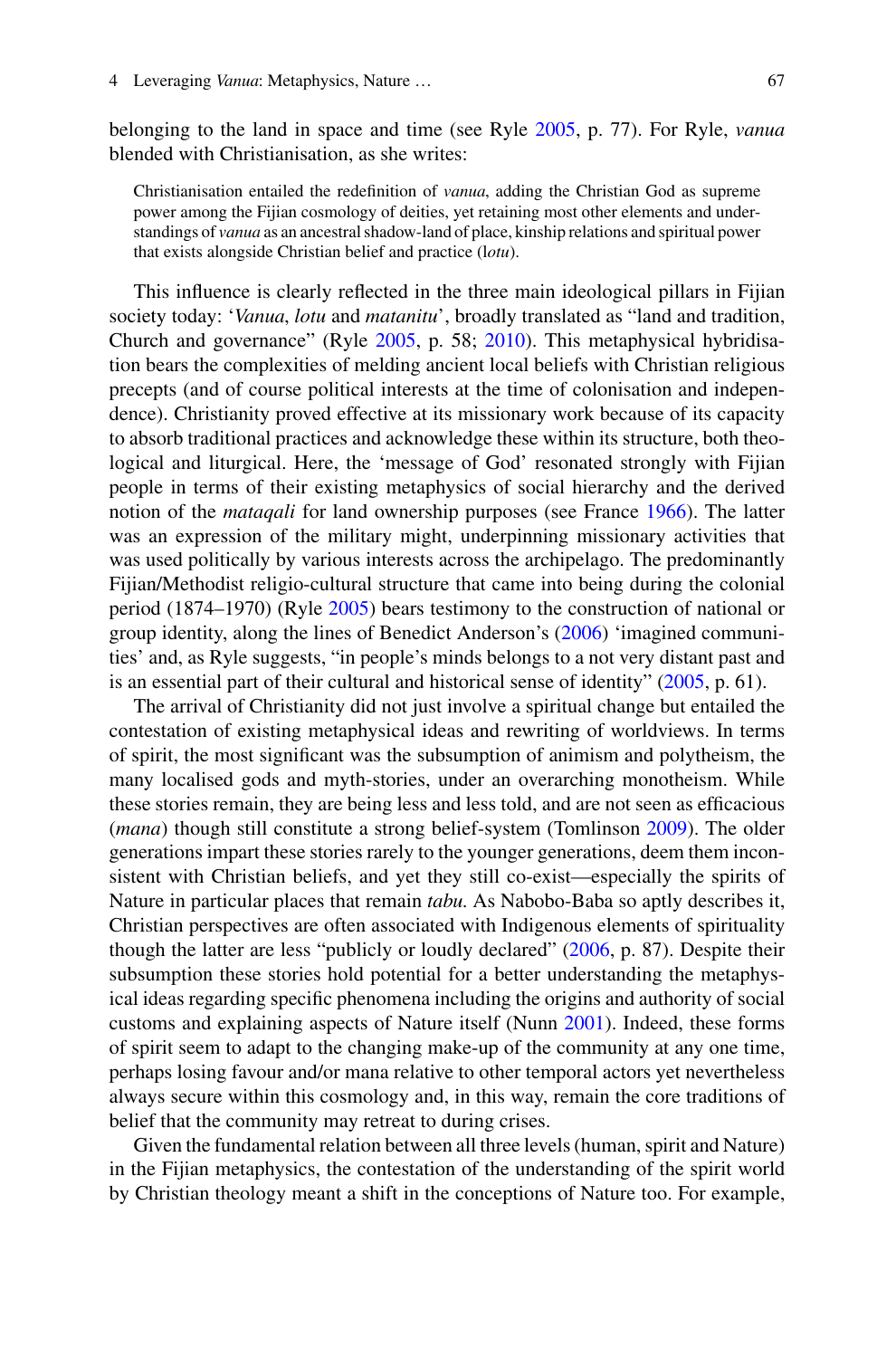when he conceded in 1854, Cakobau was compelled to '*lotu*' (enforced religious conversion) alongside the destruction of the traditional temples in Bau and cutting down the sacred *nokonoko* trees. This was a visceral example of how social takeover and colonial order went hand-in-hand with spiritual *and* natural destruction. Another story from Kadavu in 1863 recounts of when a chief ordered a sacred *vesi* to be cut down declaring: "If the God is in the tree, the axe will be spoilt, but if the axe cuts it, that will be proof the tree is only wood. The trees were felled, and thus the 'religious test went in favour of Christianity" (Thornley [2002,](#page-20-9) p. 23; Tomlinson [2009\)](#page-20-3). This was a shift between human powers tested through the divine. Such political actions challenged the very foundation of the traditional metaphysical assumptions, significantly undermining the 'old gods' and Nature with it. Jehovah "towered" over the local gods: such symbolism was particularly resonant in Fijian metaphysics and characteristics of hierarchy (Toren cited in Tomlinson [2009,](#page-20-3) p. 86). But the old gods were sidelined, not abolished or disbelieved. This was part of a sustained campaign by missionaries to shame aspects of traditional Fijian culture by over-emphasising "warfare, cannibalism, torture, infanticide, widow strangling, and treacherous murder" (Brantinger in Kaplama [2016,](#page-18-1) p. 157). Aspects of this shaming continue today in some sermons. However, this was a two-edged sword for whilst the Missionaries recast local spirits as 'demons' and denounced them, it nevertheless affirmed their very presence and power in their respective "bailiwick" (Tomlinson [2009,](#page-20-3) p. 67). The missionary trod a contradictory path between justifying gods on one hand and denying them on the other, leaving ample space for the old metaphysics and its spirits to exist alongside Christianity, though subordinate to it. This hybrid spiritual world is captured poetically by Tippett (Cited in Tomlinson [2009,](#page-20-3) p. 67) when he describes in Kadavu:

One can walk round the coastline for a fortnight and never run out of stories and legendary epics and origin myths…. Then suddenly out of this tradition one is immediately confronted by some pastoral issue that shines through in a currently felt spiritual need… One is immersed in a world view not his own; and then strangely one is led back into some strange place in the Old Testament… It is a conflict between black and white magic… The trees one knows, the cleared space, the little formation of stones. One knows that someone has returned to his 'Canaanite gods' and that the pastor or the catechist in this next village has to deal with it… You stop saying 'This is just superstition'.

One can feel in this passage the ongoing tension between two metaphysics, theologies, and competing worldviews. Their very contestation confirms their co-presence and hybridisation. With the almost total Christianisation of the *iTaukei* population the question is how these views toward Nature related to the *iTaukei* view that preceded it? How do they blend in this hybrid today? And how do the answers to these ques-tions affect the 'response-ability' (Haraway [2008\)](#page-18-7)<sup>[4](#page-9-0)</sup> of Fiji's people in view of climate change ecological and social impacts?

<span id="page-9-0"></span><sup>4</sup>Haraway [\(2008\)](#page-18-7) describes 'response-ability' from an ethical and political standpoint that is deeply implicated and entangled with the ways we engage, know and be in the word. Haraway suggests the reshaping of relations in terms of actors' (human and nonhuman) capacity to respond and attune to each other. In this sense, being 'response-able' to climate change also takes on a metaphysical dimension.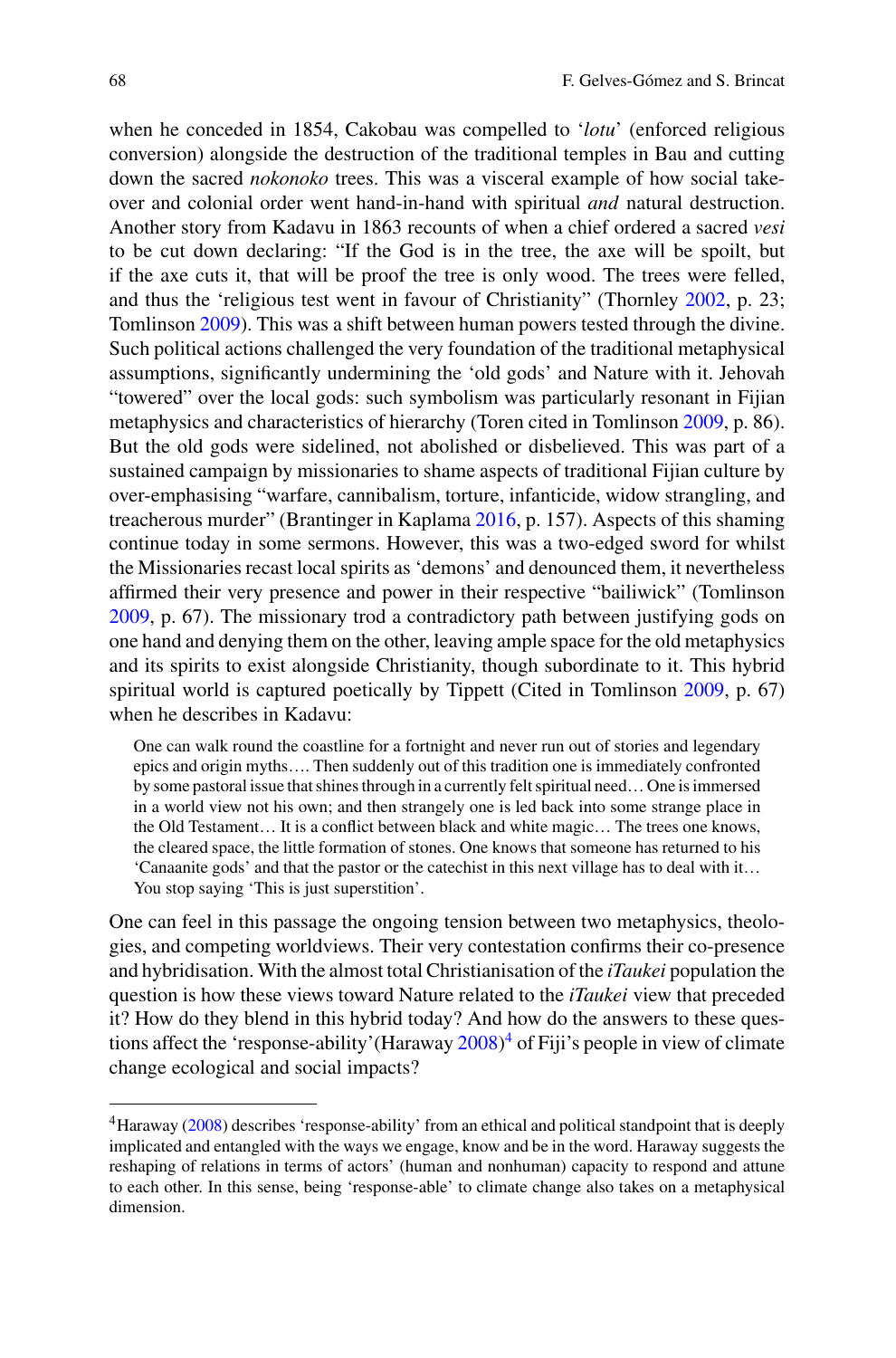The dominant conceptions of nature in the Judeo-Christian tradition reveals a single real nature (Williams [1980;](#page-20-10) Cronnon [1995\)](#page-18-8). Amongst other attributes, this conception of nature asserts the human dominion over the rest of the material world as a moral right (Strang [2017\)](#page-20-11). Similar values are found to underly some of the common approaches to climate change mitigation and even adaptation strategies such as 'payment for ecosystem services' or carbon trading. This ontological base of man's assumed dominion over nature (Brincat and Gerber [2015;](#page-18-9) Castree [2005,](#page-18-10) [2012;](#page-18-11) Escobar [1999;](#page-18-12) Gerber [2019\)](#page-18-13) is the root of many of the problems contributing to climate change (Moore [2016,](#page-19-18) and importantly for an argument on religion see Berry [1988\)](#page-17-3). There are a number of studies that have compared religions to ascertain the link between environmental concerns and belief-systems. In terms of Christian beliefs, White's [\(1967\)](#page-20-12) famous claim that the Judeo-Christian tradition has promoted anthropocentric attitudes and environmentally destructive behaviours has been confirmed by a number of contemporary studies (Taylor et al. [2016\)](#page-20-6). There are range of reasons for this: Christian anthropocentrism and the desacralization of nature observed in Genesis; scepticism of science (including climate science) as denying Biblical truth; humanity's dominion over Nature bequeathed by God. Of course, there are counter-hegemonic discourses within Christianity also, such as man's stewardship of Nature, "creation care" and Liberation Theology to name but few. These, however, are subordinate discourses at best. Hand and Van Liere [\(1984\)](#page-18-14) showed how religiously conservative Christian traditions (e.g., Baptists and Mormons) were more likely to endorse the idea of mastery over nature than liberal denominations (e.g., Episcopal and Methodist) that have "a value orientation compatible with the demands of a limited world" (Hand and Van Liere [1984,](#page-18-14) p. 568). Greeley [\(1993\)](#page-18-15) has shown Catholics were just as likely as non-Christians to support environmental spending. However, other studies show religious views are a weak predictor of environmental attitudes (Boyd [1999\)](#page-17-4), and others show it is the more secular a person the "more pro-environment" they tend to be (Guth et al. [1995,](#page-18-16) p. 377; Roser-Renouf et al. [2016\)](#page-19-19). As Taylor [\(2015\)](#page-20-13) surmises, the hope that religions may come to 'the environmental rescue' requires careful scrutiny.

If these findings are indicative for Fiji, it throws additional complexities when it comes to metaphysics in practice, specifically human-Nature relationships. The predominance of Christianity may imply a dissonance between it and the capacity of the traditional *iTaukei* notion of spirit for dealing with environmental problems. That is, given that the vast majority of ethnic Fijians identity as Christian may impede the pro-environmental *iTaukei* traditions. As an exemplar, Currenti et al. [\(2019\)](#page-18-17) have documented how after Cyclone Winston residents of an interior village worked towards making buildings more resilient with government and NGO support. Importantly, they showed how the "belief in the Bible and Divine providence" was "a factor influencing attitudes towards dealing with changes in climate and socioeconomic conditions" (Currenti et al. [2019,](#page-18-17) p. 74). They identified the problem of those that relied "exclusively on divine intervention to save them from the impacts of climate change" and the potential to "undermine cooperative inclinations" between church denominations (Currenti et al. [2019,](#page-18-17) p. 74) Yet, at the same time, with Methodists predominating across the archipelago—a denomination that studies elsewhere have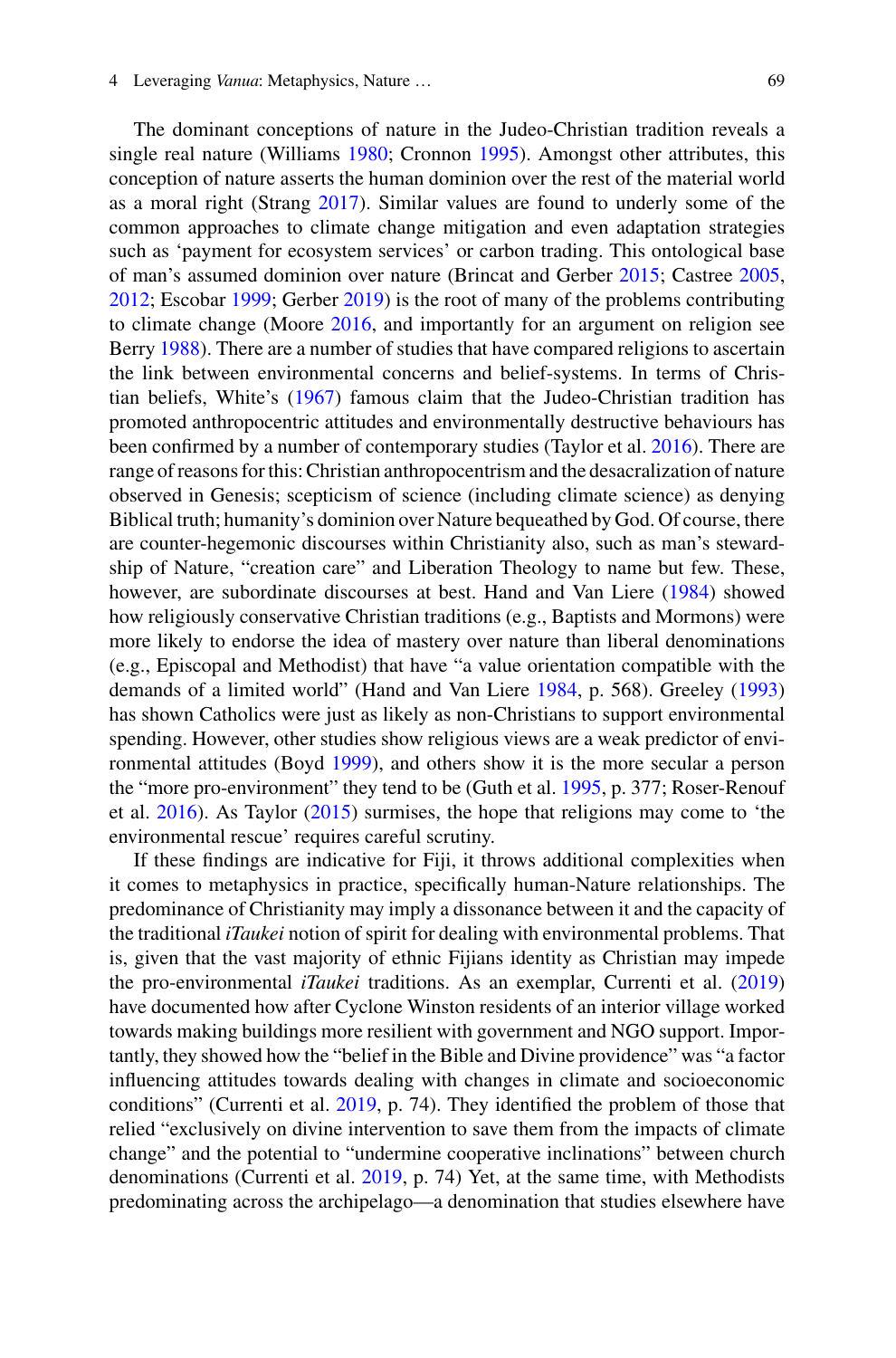shown has a more pro-environmental stance in comparison to other Christian derivations such as Baptist or Mormons (Hand and Van Liere [1984\)](#page-18-14)—may provide a counterweight to this. At the most basic level, the importance of Christian metaphysics to existing *iTaukei* society would suggest the need to have churches included in the formation of climate policy and its communication/dissemination (Luetz and Nunn [2020;](#page-19-8) Nunn [2013\)](#page-19-20). For example, having the Assembly of Christian Churches in Fiji (ACCF) (which covers about around 50% of the population) support could be a significant driver for adaptation messaging. Regardless of such opportunities, the issue highlights that a survey of religious attitudes to the environment and climate change in Fiji needs to be undertaken to understand this linkage more precisely. Nunn and colleagues' [\(2016\)](#page-19-9) study offers a primer for this, showing that the majority of church attendees across the Pacific have spiritual values that explain their feelings of connectedness to Nature. How these views differ between each denomination and *iTaukei* community, how these relate to other faith-based systems across Fiji, and how they differ across environmental issues, all need to be determined.

*Vanua* must also be read in the context of land ownership (which is its literal translation), with all the historical antecedents, both traditional and colonial, and the metaphysical contestations of property, territory, community (etc.) as well. This is even more relevant considering that almost 80% of land in Fiji is currently owned under communal titles (Iati [2009\)](#page-18-18) and managed under customary principles of governance (Scheyvens and Russell [2012\)](#page-20-14) that, in effect, directly impact peoples' capacities to respond to climate changes (see for example Gharbaoui and Blocher [2016\)](#page-18-19). As we have seen, ancestral spirits are concerned primarily with the prosperity and continuity of the *yavusa* which includes agricultural land, forest land, and fishing areas owned communally by those people descended from a recognised common ancestor (Parke [2014\)](#page-19-14). But this was not necessarily the traditional view. This system, like the hybridisation of the metaphysics related to spirit, was a result of contestation between Fijian traditions, the chiefly elite, and the new colonial power emerging in the 19th Century. It is important to note that along with the spiritual and religious shifts in Fiji at this time came also the entanglements of economic and political ambitions not just of the European missionaries but the commercial interests of the planters, and, the concerns of the Crown's administration (Sutton [2005\)](#page-20-15). With them came the notions of property, land tenure, and the market that have their own metaphysical basis that were essentially Lockean and stadial at the time (and remain so). The Lockean view of property held that land had to worked to be alienable was clearly a key assumption behind The Native Lands Commission and lay behind the interests of the planters too. This conception of land was far removed from notions of ancestry and spirit that had no bearing on ownership in terms of this metaphysic of land and its alienability. Indeed, traditions had to be created and reintegrated back into this system by Governor Gordon and the chiefs to ensure some land was left for the Fijians (France [1966\)](#page-18-0). Gordon's stadial view of history held that Fijians remained at a pre-feudal level of development and had reached the stage when the inalienability of land was deemed an essential feature of its progress (if not for their very survival). Gordon therefore made "traditional inalienability" central to his theory of Fijian land tenure (France [1966,](#page-18-0) p. 236). This was based, not only on the insistence of the chiefs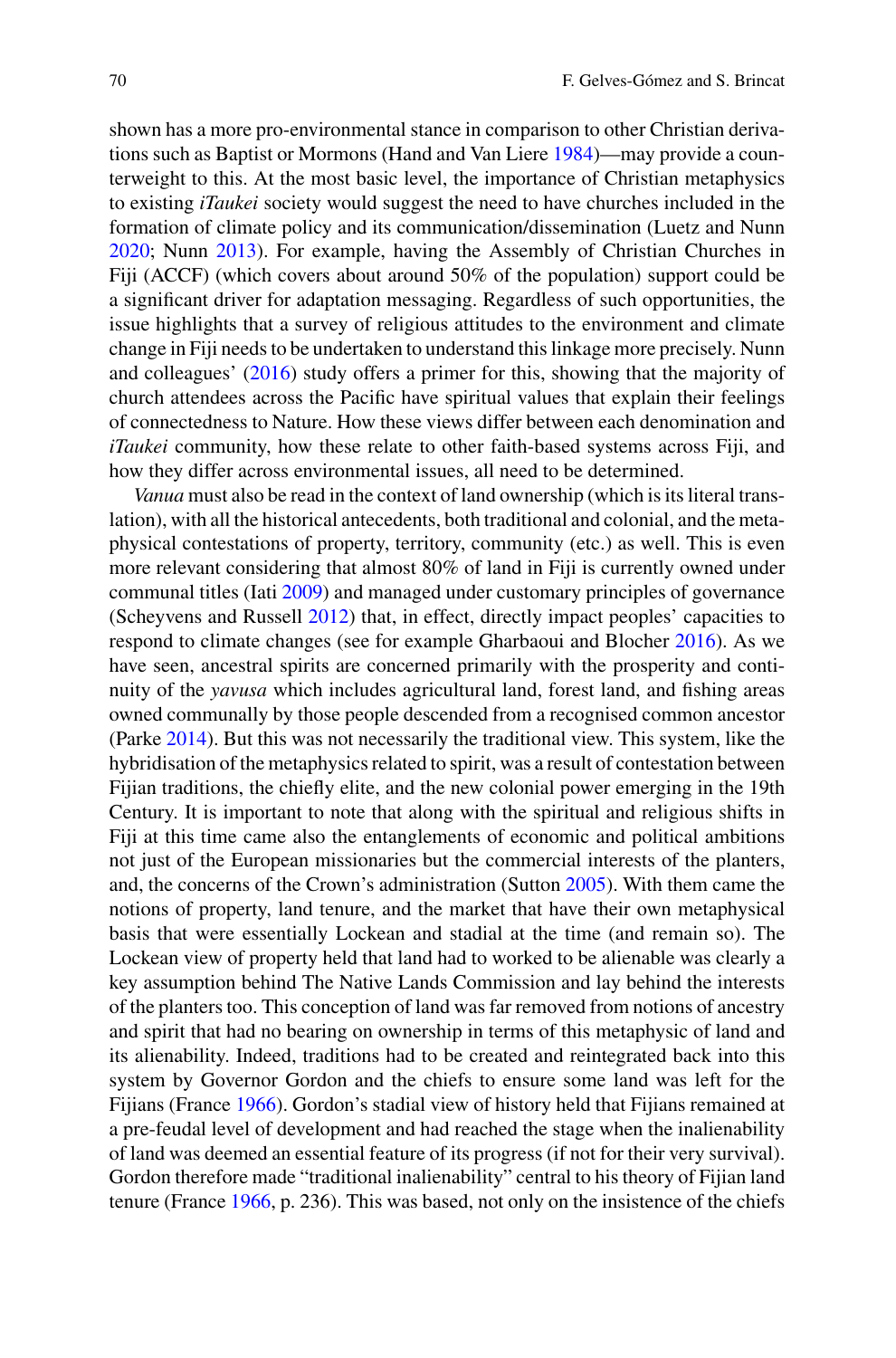who would profit from it, but also a particular reading of Fijian history by a range of anthropologists at the time. In particular, Fison held that the voice of the people (commoners) represented ancient law "made by the ancestors of the people, who were their gods," under which all lands were traditionally owned by *mataqali* and were, according to this "immemorial" custom, "inalienable" (France [1966,](#page-18-0) p. 236). This 'version' of history continued despite the fact that the Commission soon found alienation of land had been a common practice among Fijians before colonisation. In the late 1880s the Council of Chiefs revealed "complete confusion among the chiefs as to the names of social divisions and units of ownership." Nevertheless, they claimed the *mataqali* (the clan-level) was a "firm, and ancient, and understood by everyone" and to prevent disputes within the *mataqali* these lands were to be "subdivided into family land, to be held according to hereditary succession, and that registration of these lands should convey the legal ownership" (France [1966,](#page-18-0) p. 209).

Metaphysical systems related to land and property were manipulated on all sides by elite interests: chiefs, planters, and colonial administrators, leading to the hybridised tradition that underpins the land system that prevails today. In what France calls [\(1966,](#page-18-0) p. 300) "the classical exposition of Fijian social structure," it was claimed that the *yavusa* consisted of the direct agnate descendants of a single ancestor god, whose sons became the founders of component *mataqali*. The Fijian 'paramountcy of interests' doctrine that prohibited further sales of land (although it could be leased) was developed on this basis. Gordan adapted the *yasana* as an administrative unit to correspond with traditional *matanitū*, the major socio-political confederations (see Routledge [1985\)](#page-19-21). So, the land remained with the clan, under hierarchical chieftainship, though increasingly turned toward commercial usage, shifting from subsistence agriculture and household production to those more amenable to foreign commercial and imperial interests. Demarcating ownership through the *mataqali* meant larger tracts of land could be leased, something of keen importance to both the planters and commercial interests of the Crown. Regardless of whether this was in accordance with traditional Fijian life or not, this view became the bedrock of hybridisation of land, tradition, and ongoing native title. By 1914, the Governor could threaten that if *mataqali* or *tokatoka* (family unit that are part of a *mataqali*) did not appear before the Native Lands Commission it would be considered landless, and land without such an owner would become government owned (France [1966\)](#page-18-0). In the end, rather than attempting to discover the 'traditional' system of land ownership, the commission simply constructed one by cherry-picking that most suited for its purposes, and then sought going about recording the *mataqali* boundaries. This system has since become "hallowed and sacrosanct," "a protective device" of the "Fijian ethos" though it "depends less on its historical accuracy than on its social significance" (France [1966,](#page-18-0) p. 312). For Walter [\(1978,](#page-20-16) p. 351), this is a dual system, imposed by a "simplified., administratively modelled organisation… at considerable variance locally with the pre-existing version". The fact that the constitutional crises of 2009 reaffirmed this system, only seeking to clarify land boundaries is telling (see Fijian Government [2010\)](#page-20-17).

To this date, the customary systems of land tenure are perceived as a hindrance to 'development' (economic) championed by neoliberal and Eurocentric logics that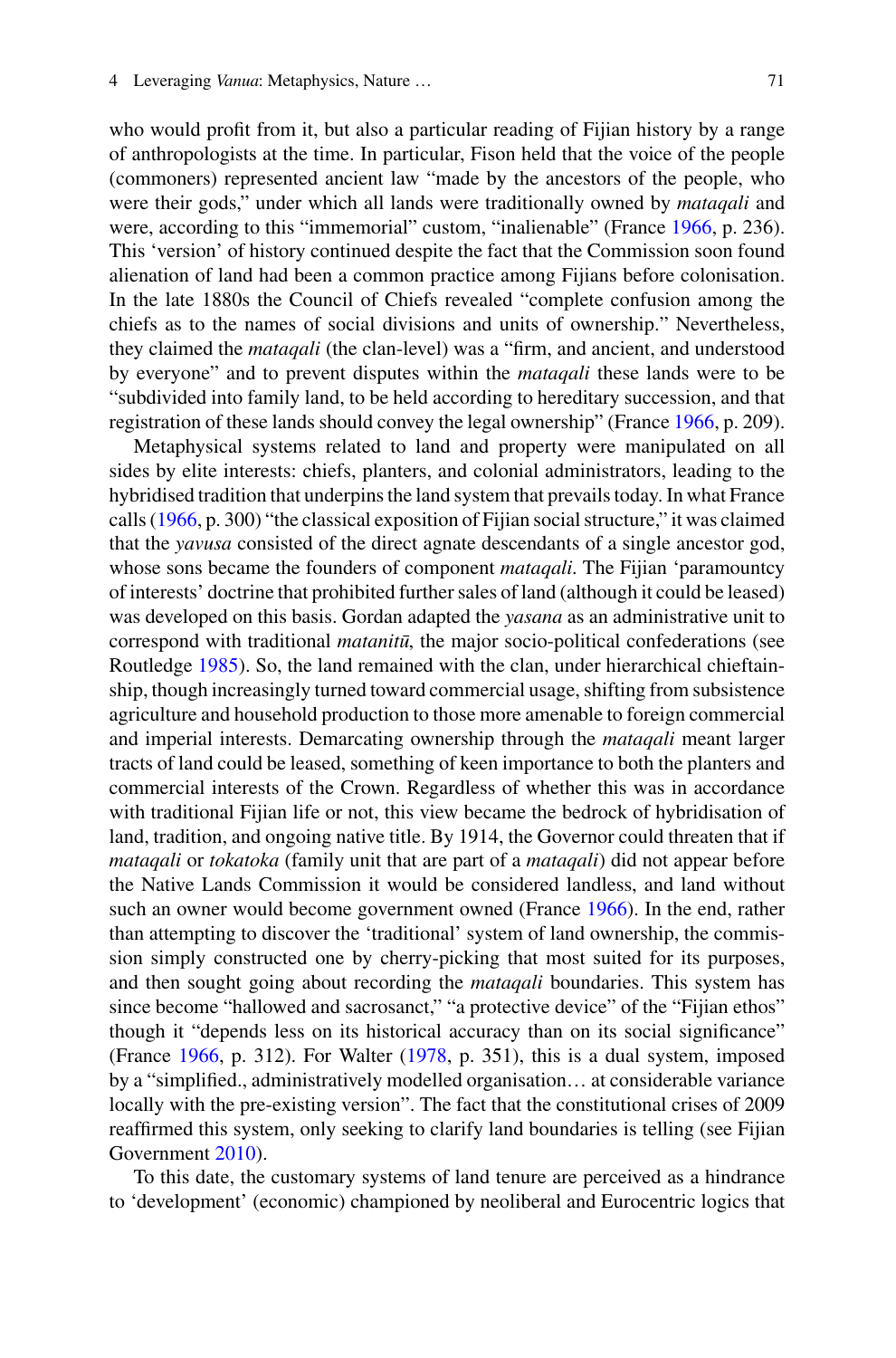see in individual land holdings the best way to develop a territory (Fingleton [2005;](#page-18-20) Scheyven and Russell [2012\)](#page-20-14). They have also played a peculiar function in protecting the metaphysics of spirit in *iTaukei* lands also. That is, despite the rupture involved in the change from traditional to colonised peoples, and the contrived retrofit of land law to *iTaukei* practices, the land policy and the *yasana* administrative unit ensured the 'old gods'—located in the ancestral lands and natural places of each group—were never lost. Arguably, more so than Christianity's uneasy 'confirmation by subordination' of local gods and ancestral spirits, it was these colonial land reforms that kept aspects of the traditional metaphysics alive though in hybridised form (and arguably in ways unrecognisable to *iTaukei* culture now largely lost to history). The spirit world was always there and remained so, subordinate but *not* subsumed to Christianity or Crown lands. In the next section, we will see how this hybrid metaphysical system has influenced the more recent policies concerning climate change adaptation in Fiji.

# *Disconnects Between* **Vanua** *and Climate Change Policies in Fiji*

In Fiji, top-down climate change action is driven by political measures and strategies that are often aligned with the global discourses of development, sustainability, and resilience – key components of what has elsewhere been described as the 'economic rationalist' discourse on climate change (Pascoe et al. [2019\)](#page-19-6). Such elements come in a package and cannot be disassociated from supposedly global conceptions of Nature, what society is, or how religion and spirituality are to be located (Latour [2017\)](#page-19-22). These functional assumptions of economic rationalism have their roots in the human/Nature binary inherent to Western and Christian metaphysics, already discussed, and the hierarchical relationship between humans and Nature that they assume. As such, they seem widely at odds with the deep relationalism of *vanua* especially in terms of ongoing processes of recognition/respect owed to ancestors and spirit in *iTaukei* communities.

One of the most obvious examples of this tension between *vanua* and climate policy is found in the Republic of Fiji National Climate Change Policy (2018–2030).<sup>5</sup> This legislation follows directly from Western (and Judeo-Christian traditions) ideals expressed in the Sustainable Development Goals (United Nations [2015a\)](#page-20-18) and the Paris Agreement (United Nations [2015b\)](#page-20-19). It focuses on discourses of development, sustainability, and resilience that largely ignore alternative worldviews/metaphysics that frame human-Nature relation as reciprocal, thereby restricting the capacity of *iTaukei* to respond to climate change. At the same time, it locks in adaptation policy to external systems of validation. For example, Fiji's current National Climate Change Policy is supported via investments and financial resources that together complement

<span id="page-13-0"></span><sup>5</sup>The Republic of Fiji National Climate Change Policy 2018–2030 replaces the previous policy launched in 2012.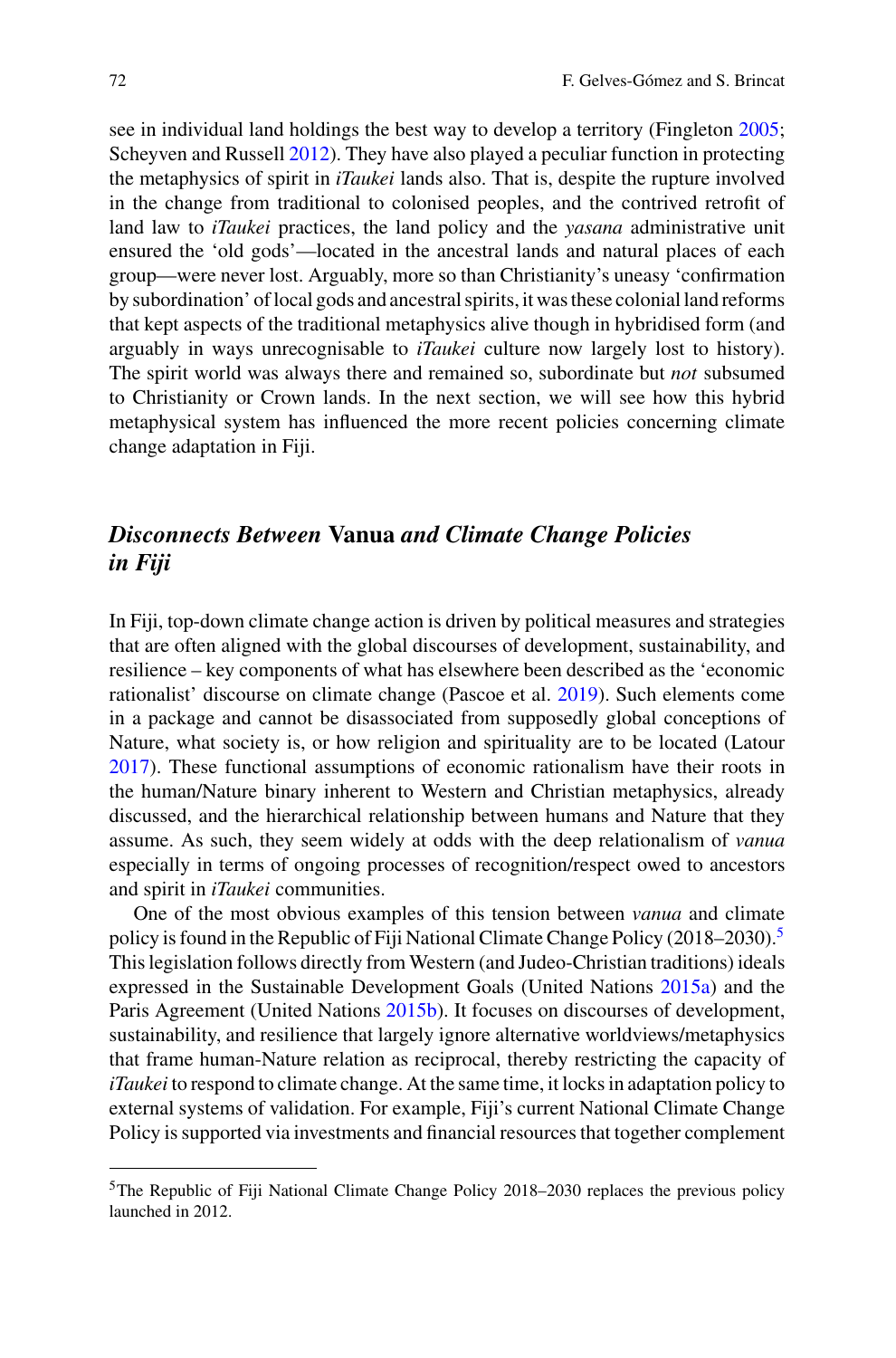Fiji's aspirations to develop and build resilience. These rely on international aid and a recently established (2017) National Green Bond to finance its endeavours to face climate change and which have been commended for their efforts to achieve a sustainable financial base (Anantharajah [2019\)](#page-17-5). The links to the overriding economic rationalist discourse are here obvious.

A more complex example of the disconnection to *vanua* within The Policy is the dominance of the themes of 'resilient development' as the pathway to follow in planning and responding to climate change. The Policy furthers Fiji's commitments in relation to achieving inclusive socio-economic development, on the premise that such development cannot happen without addressing climate change concerns. Outlining a "woven approach" to climate change and resilient development, the policy recognises the importance of the connections between the many factors that contribute to climate change, adaptation and resilience. The Policy therefore acknowledges Fiji's need to strengthen its actions to achieve climate change goals, but also the importance of promoting ways geared towards transformation of multiple sectors (e.g. transitioning to 100% renewable electricity by 2030). Yet, The Policy defines resilience as "the ability to cope with shocks and disturbance with minimal disruption and successfully return to a stable state" (Republic of Fiji [2018,](#page-19-7) p. 17). In other words, resilience is the ability of Fiji, its people and ecosystems to 'bounce-back' *after* climate shocks and disturbances. This definition arguably adheres to the most common vocabulary used in policy instruments on resilience and climate (Davidson et al. [2016\)](#page-18-21). It is grounded on the premises of development and economic growth emanating from dominant ideas in the technocratic worldview perspective that antagonises humans and Nature. This definition, however, has been widely criticised for its instrumentalism regarding how to act and respond in order to create resilience (Cretney [2014\)](#page-18-22). By articulating policy in terms of the capacity of socio-ecological systems to 'bounce-back', policy and actions are focused on the social factors that might contribute to returning functionality to particular (and probably damaged) institutions and structures (Cote and Nightingale [2012\)](#page-18-23). This does not take into account how responding to climate change is enmeshed within broader categories such as the environment, economics, spirituality and religion at the local level. Nor does it adequately account for how some climatic changes, such as rising sea levels, may impact on ancestral lands and spirits worlds in ways which prevent these communities to return to a 'stable state'. Moreover, such instrumentalist approach to policy may be trading political expediency for effectiveness by challenging long-term values related to *vanua* and by restructuring the environment and society to accommodate new, external definitions of what is desirable or appropriate adaptation (Cote and Nightingale [2012;](#page-18-23) Cretney [2014\)](#page-18-22). To the degree these adaptation mechanisms do not mesh with local interests, belief-systems, or community needs they will remain ineffective.

*Fiji's Climate Change Bill*, proposed in 2019 (hereafter The Bill), is the Fiji Government's most recent legislative proposal articulating its intentions related to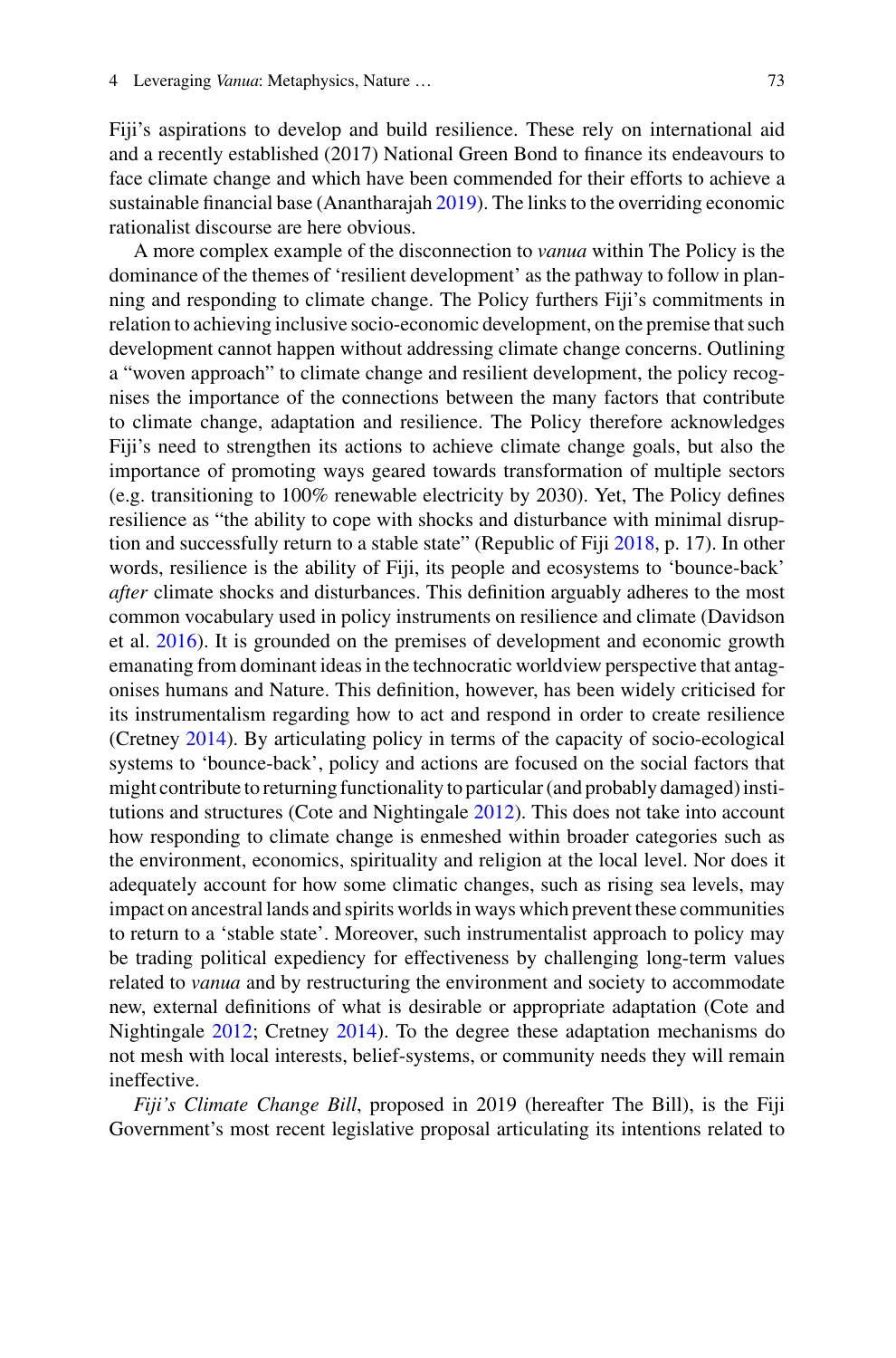climate change. Though in draft form, it shows a greater—though still limited acknowledgement of themes more consistent with *vanua*. The Bill provides a regulatory framework to support the planning, development and implementation of longterm climate polices and actions to protect Fiji's people and their territories in view of the climate change emergency. The Bill is embedded in the context of international obligations set by the Paris Agreement. Divided into seventeen (17) parts, The Bill is wide ranging in its implications but also in its aspirations. From establishing legislative guides for research, defining commitments and obligations for climate change mitigation, to formulating mechanisms for engagement and financing that will support climate change governance mechanisms and arrangements, The Bill impacts all sectors of Fiji. The Bill is comprehensive, and its overall intent is to establish ways in which Fiji can mitigate its own climate change impacts, while promoting responses, adaptation, and resilience to climate change. The Bill lays the foundations for a future act that will shape institutional and governance arrangements which will permit Fiji's institutional response to climate change through national legislation.

Perhaps most importantly, the 'Principles' make direct reference for the recognition of the *iTaukei* (and the Rotumans) including "their respective ownership" of *iTaukei* lands and Rotuman "lands, their unique culture, customs, traditions and language" (Article 5(i)). It refers to traditional knowledge, and *iTaukei* needs in terms of mitigation and adaptation. Moreover, Article 81 recognises traditional knowledge of the *iTaukei* and Rotumans and the multi-cultural and multi-faith composition of the Fijian population. This recognition is more hortatory than real, however, as it makes no mention of the traditional land ownership forms (outlined above) that would seem fundamental for implementing this type of policy at the local level. The *iTaukei* Land Trust Board and Act (1940) and Register of leases is referred to and must give consent in terms of strategies related to REDD+ programmes and sequestration rights but this is not outlined in greater detail. The institutional and governance structures that the act aims to create (identified in Article 4(d)) should be consistent with *vanua* and land systems. Part 4, on 'Governance', is a real missed opportunity because rather than affirming local traditions, it adopts a hierarchical approach of Ministerial powers, with a Head of the Climate Change and International Cooperation Division, and Inspectors rather than an emphasis on local, bottom-up mechanisms of consultation. The National Climate Change Coordination Committee makes no mention of interactions with local communities other than a vague power to make "consultative groups as required" (13(j)), which seem again the prerogative of the head rather than emanating from the community. This leads to many questions around the objective of climate resilience and enhancing adaptive capacity in respect to Fiji's environment and ecosystems (Article 4(m)) if they are not tethered to the conditions or needs of local communities. For example, The Bill aims to provide "for the relocation and rights of at-risk communities" but these rights are not determined clearly and the surrounding text of the act seems more concerned with relocation than wider notions of human rights (especially of the collective community). The language of its principles (Article 5) are all made in the terminology of international instruments on climate change and not in terms of *vanua* that could be a complementary, shared narrative. For example, principles of intergenerational equity (Article 5(c)) could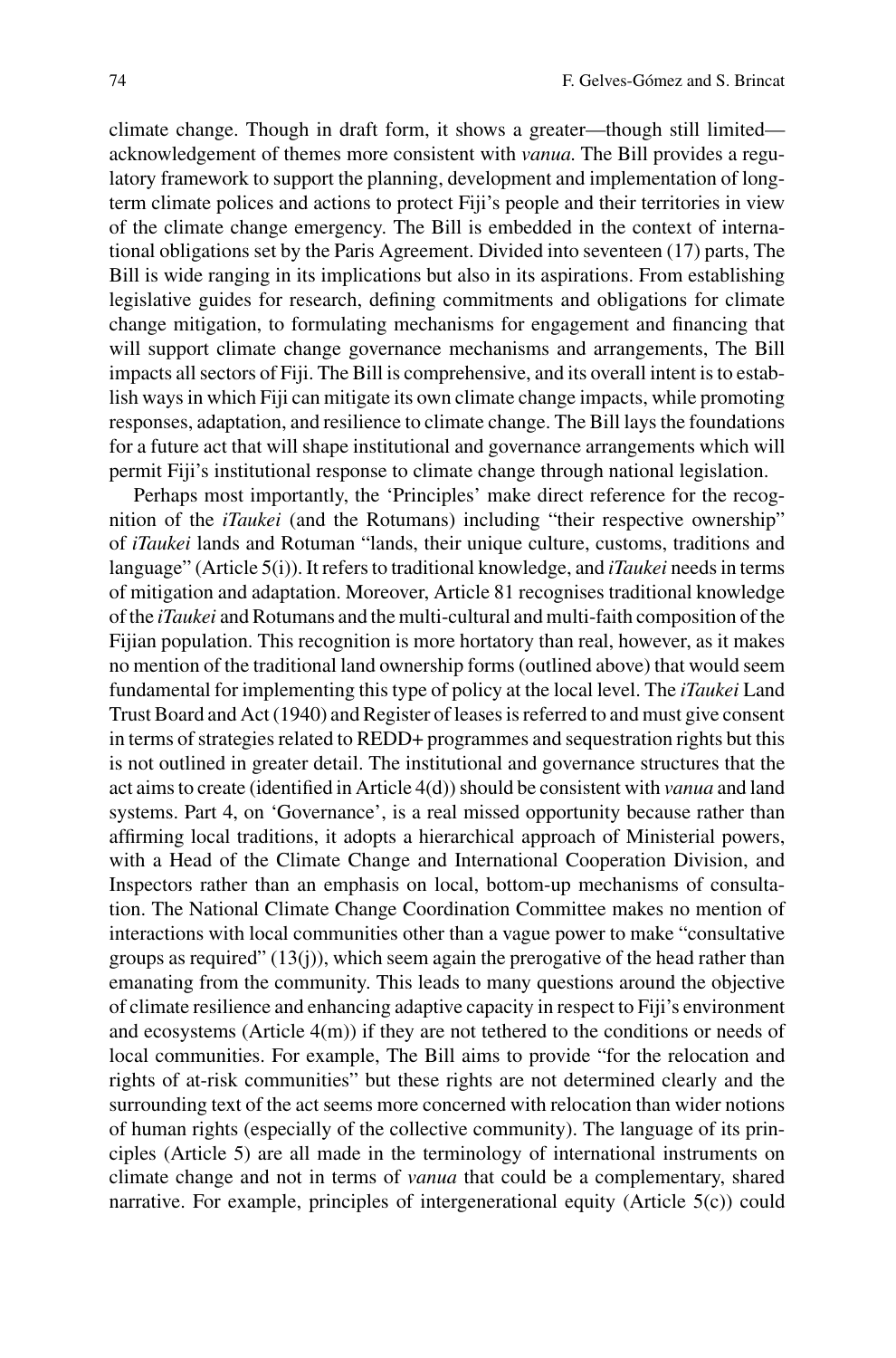be made in reference to ancestral spirits, local Natural and sites of cultural significance, and community norms regarding past and future generations, that would then resonate across both discourses.

As legal instruments, both the Climate Change Bill 2019 and the National Climate Change Policy embody an alien conception of Nature to that of *iTaukei* metaphysics. The referent of security is the nation-state (Article  $4(p)$ ) that eschews any wider notion of bringing in climate change as part of an ecological security framework, in which *vanua* could be more centrally placed. Ontologically speaking, this resonates with the ideas of *a* Nature that can be managed and controlled, serving a purpose to people. For instance, in the context of The Bill, adaptation is defined as the "adjustment in natural or human systems in response to actual or expected climatic stimuli or their effects which moderates harm or exploits *beneficial opportunities*" (p. 6, emphasis added). In this technocratic approach, although implicit, the subjects of such benefits are solely human. Oceans are the only thing that are offered as a separate area worthy as being an objective of "consideration" (Article 4(o) but are then subsequently reduced to an anthropocentric lens in the principle of (Article  $5(i)$ ) where the ocean is defined merely as "critical to identity and livelihood of Fijians." Whilst an important concession seemingly recognising the relationship between people and the environment in ways more than just economic, it does not reflect Nature in its own terms. Similarly, The Policy through its 'woven approach', explicitly accepts the tight "relationship between social and ecological systems and that human prosperity is dependent on environmental integrity and health" (Republic of Fiji [2018,](#page-19-7) p. 40). By centring on the economic, it lacks acknowledgement of the intertwined "spiritual and emotional understandings of belonging to the land in space and time" (Ryle [2005,](#page-20-7) p. 73) of *iTaukei* communities. Whilst The Policy further states the need to "ensure that all development actions adequately address the impacts, linkages and dependencies between human wellbeing, ecosystem services, biodiversity, oceanic systems, and the global climate" (p. 41), it gives the false impression of a socioecological arrangement in which spiritual and metaphysical constructs are absent. In this technocratic approach, the subjects of any benefits are solely human, making invisible the relations between *vanua,* territory, Nature and spirituality.

# **Conclusions**

In this chapter we have argued for a better understanding and recognition of metaphysics, as they relate to culture, everyday life, and importantly in the context of this book, to religious belief, faith and spirituality. We have shown how existing and proposed policy frameworks related to climate change adaptation largely operate outside many of these factors. Exploring the metaphysical grounds and discourses associated with climate change policy in Fiji, we emphasise the way in which policy instruments are reliant on a discourse lacking content that speaks to the belief systems that are fundamental in *iTaukei* society (Luetz and Nunn [2020\)](#page-19-8). These policy measures are bound to a set of principles that are focused on hard measures (such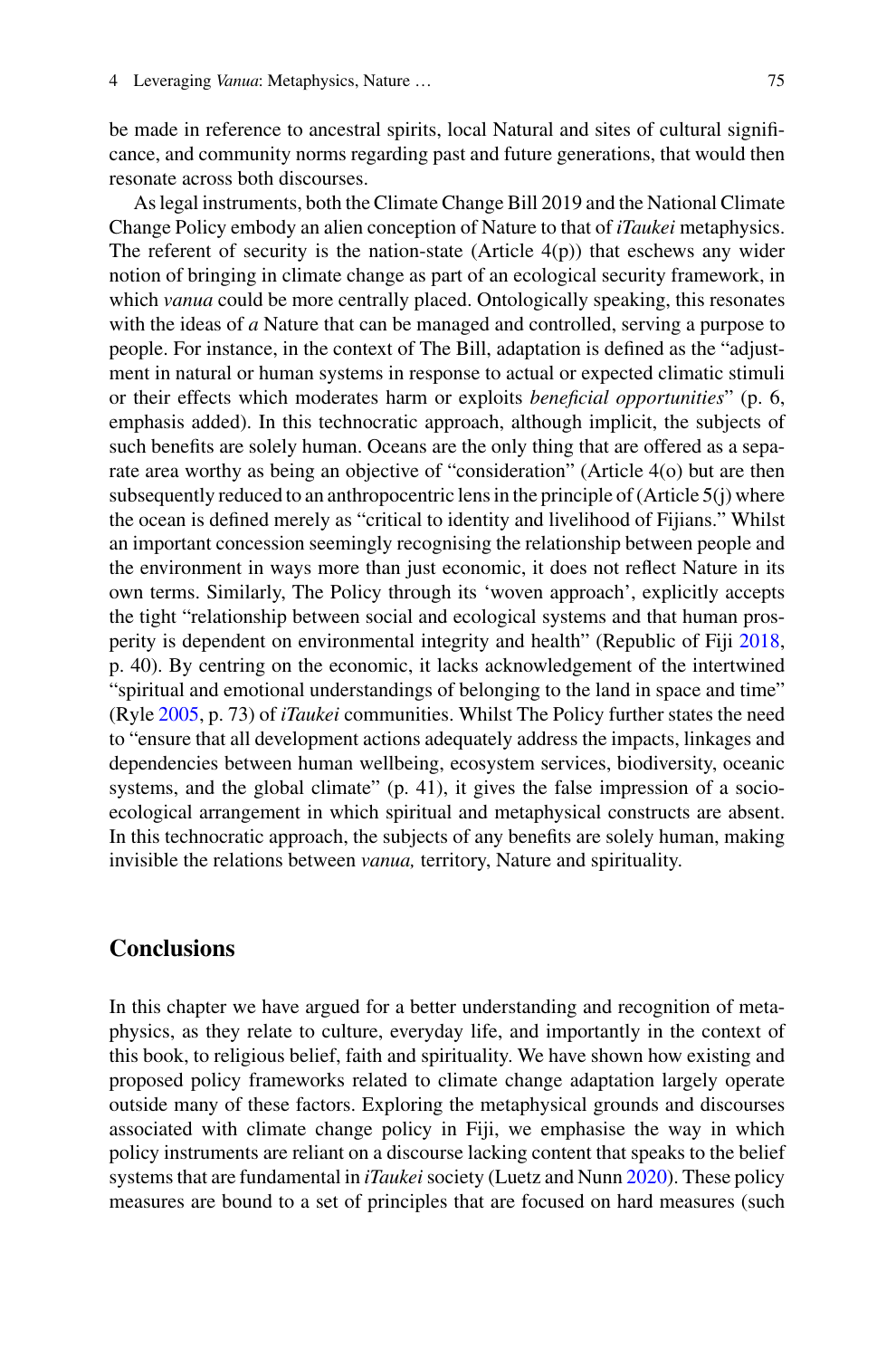as development of infrastructure and new energy networks), notions of sustainable development, and resilience that, while important, overlook critical variables within the philosophical and cultural systems of the *iTaukei* (and other Fijians) that could otherwise contribute to effective and sustainable climate change adaptation (McNamara et al. [2020\)](#page-19-23). These policies are also framed within a particular metaphysical conception in which humans are disconnected from Nature, a Western view that contrasts markedly with that of most Fijians. The consequence is that such climate change policies cannot leverage social institutions and their metaphysical basis that could potentially allow for more effective climate management and governance interventions (Chandler [2014\)](#page-18-24). *Vanua* must be leveraged: its interconnection of Nature, and ancestor spirits, are powerful tools for group action and adaption to climate change and a more consistent appreciation of this metaphysical system within policy may help develop more socially relevant adaptation strategies. The metaphysical dimensions in *Vanua,* together with the associated everyday practices it entails, have the potential to redefine climate change responses and adaptation. These could trigger ethical, political and knowledge practices bearing the onus of a convivial and relational practice cognisant of the entanglement between the social and ecological worlds.

Our argument about the importance of metaphysical basis in the creation and delivery of policies, is relevant elsewhere. Indeed, Fiji's colonial history, processes of hybridisation, and metaphysical systems are unique but find parallels in other communities that could make for future comparative research. Climate change adaptation is spatially mediated, but its consequences will be global, crossing political and cultural boundaries, straddling belief systems and worldviews. A heightened attention to metaphysical bases of those outside Western-centric worldviews, should be hermeneutically understood if successful climate change adaptation is sought for those who need it most. We believe that these are sufficient grounds to develop a research agenda that works not only toward the understanding of metaphysical basis as they relate to spirituality, everyday action and climate change, but also works towards deciphering how to better apply this knowledge into policy making and practice.

## **References**

- <span id="page-17-5"></span>Anantharajah K (2019) Governing climate finance in Fiji: Barriers, complexity and interconnectedness. Sustain 11(3414)
- <span id="page-17-2"></span>Anderson B (2006) Imagined communities: Reflections on the origin and spread of nationalism. Verso, London
- <span id="page-17-1"></span>Aristotle (2018) Physics (trans: Reeve C). Hackett Publishing Company, Inc., Indianapolis and Cambridge
- <span id="page-17-0"></span>Berkes F (2018) Sacred ecologies, 4th edn. Routledge, New York
- <span id="page-17-3"></span>Berry T (1988). The dream of the Earth. Sierra Club Books, San Francisco

<span id="page-17-4"></span>Boyd H (1999) Christianity and the environment in the American public. J Sci Study Relig 38:36–44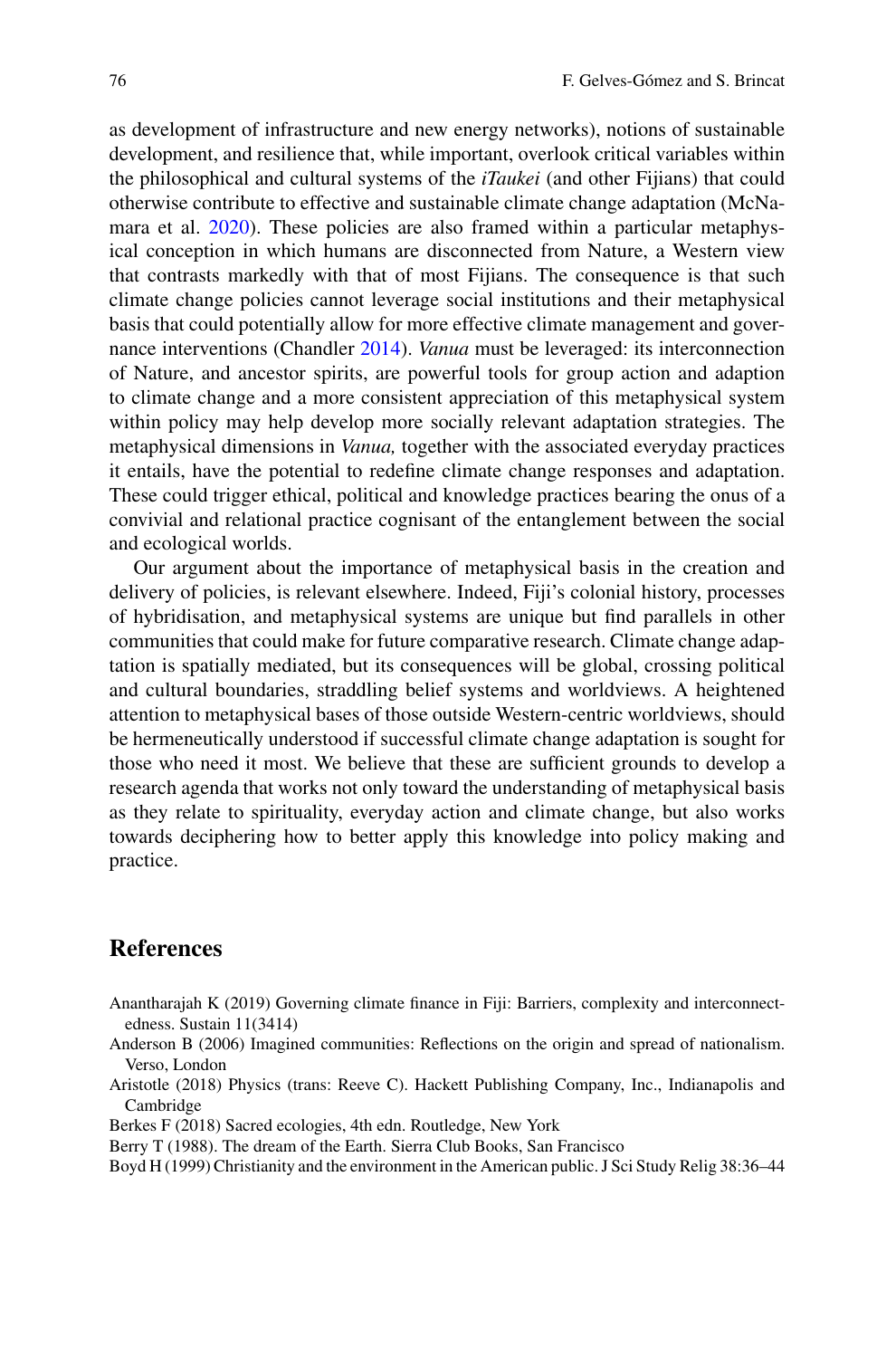- <span id="page-18-4"></span>Brightman M, Lewis J (2017) Introduction: the anthropology of sustainability: beyond development and progress. In: Brightman M, Lewis L (eds) The anthropology of sustainability: beyond development and progress. Palgrave Macmillan, New York, pp 1–34
- <span id="page-18-9"></span>Brincat S, Gerber D (2015) The necessity of dialectical naturalism: Marcuse, Bookchin, and dialectics in the midst of ecological crises. Antipode 47(4):871–893
- <span id="page-18-10"></span>Castree N (2005) Nature. Routledge, London and New York
- <span id="page-18-11"></span>Castree N (2012). Making sense of nature. Taylor and Francis, London
- <span id="page-18-24"></span>Chandler D (2014) Beyond neoliberalism: resilience, the new art of governing complexity. Resil 2(1):47–63
- <span id="page-18-23"></span>Cote M, Nightingale A (2012) Resilience thinking meets social theory: situating social change in socio-ecological systems (SES) research. Prog Hum Geogr 36(4):475–489
- <span id="page-18-22"></span>Cretney R (2014) Resilience for whom? Emerging critical geographies of socio-ecological resilience. Geogr Compass 8(9):627–640
- <span id="page-18-8"></span>Cronon W (1995) The trouble with Wilderness; or, getting back to the wrong nature. In: Cronon W (ed) Uncommon ground: rethinking the human place in nature. W. W. Norton & Co, New York, pp 69–90
- <span id="page-18-17"></span>Currenti R, Pearce T, Salabogi T, Vuli L, Salabogi K, Doran B, Kitson, R, Ford J (2019) Adaptation to climate change in an interior Pacific Island Village: a case study of Nawairuku, Ra, Fiji. Hum Ecol 47:65–80
- <span id="page-18-21"></span>Davidson J, Jacobson C, Lyth A, Dedekorkut-Howes A, Baldwin C, Ellison J, Holbrook N, Howes M, Serrao-Neumann S, Singh-Peterson L, Smith T (2016) Interrogating resilience: toward a typology to improve its operationalization. Ecol Soc 21(2):27
- <span id="page-18-12"></span>Escobar A (1999) After nature: steps to an antiessentialist political ecology. Curr Anthropol 40(1):1– 30
- <span id="page-18-2"></span>Fache E, Pauwels S (2020) Tackling coastal "overfishing" in Fiji: advocating for indigenous worldview, knowledge, and values to be the backbone of fisheries management strategies. MaritE Stud 19:41–52
- <span id="page-18-6"></span>Farrelly T (2010) Indigenous and democratic decision-making: issues from community-based ecotourism in the Boumā National Heritage Park, Fiji. J Sustain Tour 19(7):817-835
- <span id="page-18-20"></span>Fingleton J (2005) Introduction: the debate over land tenure. In: Fingleton J (ed) Privatising land in the Pacific: a defence of customary tenures. The Australian Institute, Canberra, pp 6–16
- <span id="page-18-5"></span>Foale S (2006) The intersection of scientific and indigenous ecological knowledge in coastal Melanesia: implications for contemporary marine resource management. Int Soc Sci J 58(187):129–137
- <span id="page-18-0"></span>France P (1966) The charter of the land: a study in the cross-fertilisation of Fijian tradition and British colonial policy. Australian National University, Canberra
- <span id="page-18-13"></span>Gerber D (2019) The distortion of nature's image: reification and the ecological crisis. State University of New York, United States of America
- <span id="page-18-19"></span>Gharbaoui D, Blocher J (2016) The reason land matters: relocation as adaptation to climate change in Fiji Islands. In: Milan A, Schraven B, Warner K, Cascone N (eds) Migration, risk management and climate change: evidence and policy responses. Springer, Switzerland, pp 149–173
- <span id="page-18-15"></span>Greeley A (1993) Religion and attitudes toward the environment. J Sci Study Relig 32:19–28
- <span id="page-18-16"></span>Guth J, Green J, Kellstedt L, Smidt C (1995) Faith and the environment: religious beliefs and attitudes on environmental policy. Am J Polit Sci 39:364–382
- <span id="page-18-14"></span>Hand C, Van Liere K (1984) Religion, mastery-over-nature, and environmental concern. Soc Forces 63:555–570
- <span id="page-18-7"></span>Haraway D (2008) When species meet. University of Minnesota Press, Minneapolis, MN
- <span id="page-18-18"></span>Iati I (2009) Reconsidering land reform in the Pacific. Research paper. Council for International Development, Wellington
- <span id="page-18-1"></span>Kaplama E (2016) Heraclitean critique of Kantian and Enlightenment ethics through the Fijian Ethos. Cosm Hist: J Nat Soc Philos 12(1):143–165
- <span id="page-18-3"></span>Latour B (2004) Politics of nature: how to bring the sciences into democracy. Harvard University Press, Cambridge, MA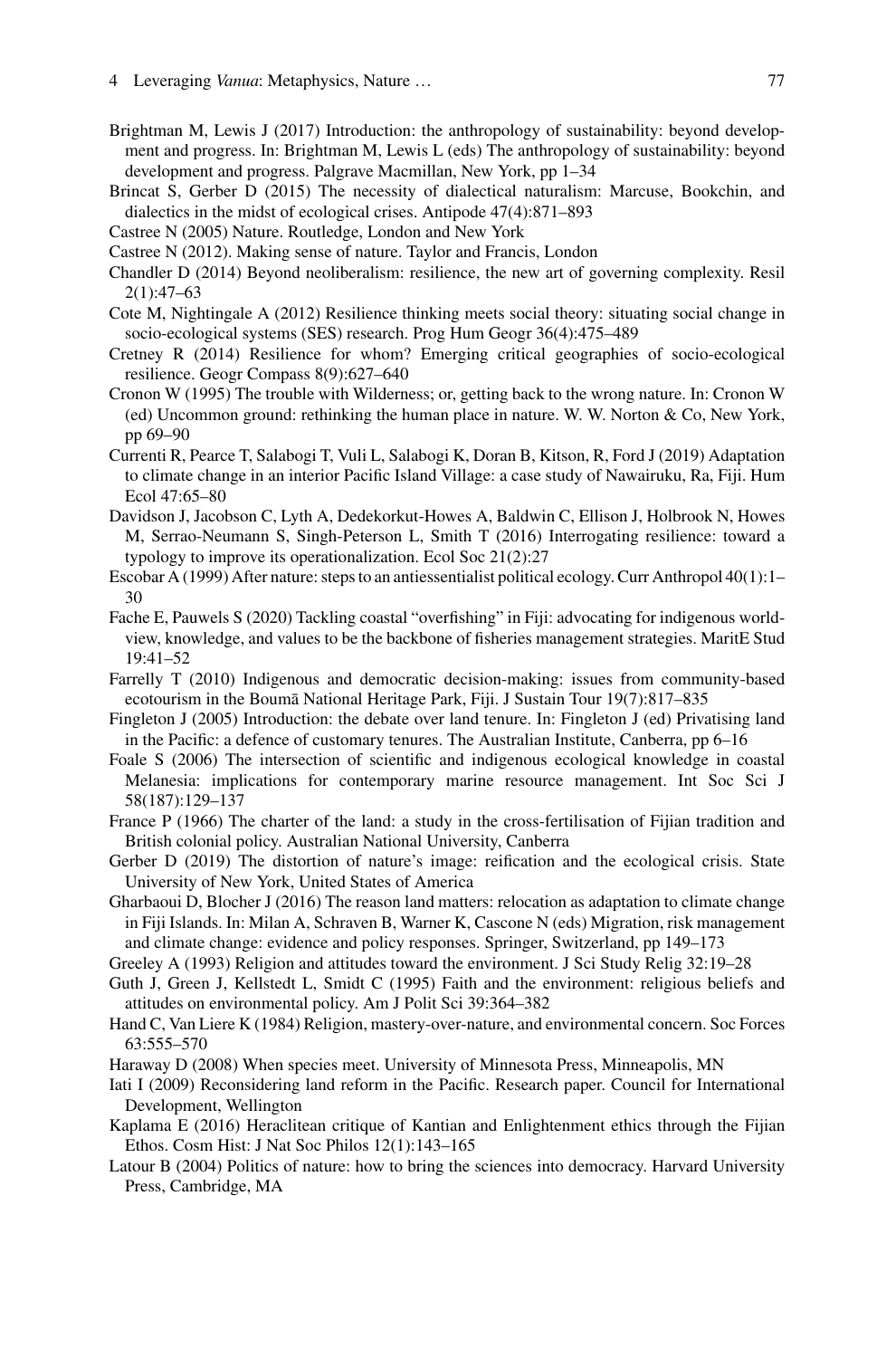- <span id="page-19-22"></span>Latour B (2017) Anthropology at the time of the anthropocene: a personal view of what is to be studied. In: Brightman M, Lewis J (eds) The anthropology of sustainability: beyond development and progress. Palgrave Macmillan, New York, USA, pp 35–50
- <span id="page-19-13"></span>Law J, Lien M (2018) Denaturalizing nature. In: de la Cadena M, Blaser M (eds) A world of many worlds. Duke University Press, Durham and London, pp 131–171
- <span id="page-19-5"></span>Leipod S, Feindt P, Winkel G, Keller R (2019) Discourse analysis of environmental policy revisited: traditions, trends, perspectives. J Environ Planning Policy Manage 21(5):445–463
- <span id="page-19-11"></span>Leveridge T (2009) Divergent paths: The ontology, epistemology, and pragmatics of communitybased conservation in locally-managed marine reserves, Fiji (MSc). Oxford University
- <span id="page-19-8"></span>Luetz J, Nunn P (2020) Climate change adaptation in the Pacific Islands: a review of faith-engaged approaches and opportunities. In: Filho W (ed) Managing climate change adaptation in the Pacific Region. Springer, Hamburg, pp 293–312
- <span id="page-19-1"></span>McGregor D (2004) Traditional ecological knowledge and sustainable development: towards coexistence. In: Blaser M, Feit H, McRae G (eds) In the way of development: indigenous peoples, life projects and globalization. Zed Books, London
- <span id="page-19-23"></span>McNamara K, Clissold R, Westoby R, Piggott-McKellar A, Kumar R, Carke T, Namoumou F, Areki F, Joseph E, Warrick O, Nunn P (2020) An assessment of community-based adaptation initiatives in the Pacific Islands. *Nature Climate Change*
- <span id="page-19-3"></span>Miyazaki H (2004) The method of hope: anthropology, philosophy and Fijian knowledge. Stanford University Press, Stanford, California
- <span id="page-19-18"></span>Moore J (2016) Introduction: anthropocene or capitalocene? Nature, history, and the crisis of capitalism. In: Moore J (ed) Anthropocene or capitalocene? Nature, history, and the crisis of capitalism. PM Press, Oakland, CA, pp 1–13
- <span id="page-19-12"></span>Nabobo-Baba U (2006) Knowing and learning: an Indigenous Fijian approach. Institute of Pacific Studies, University of the South Pacific, Fiji
- <span id="page-19-17"></span>Nunn P (2001) On the convergence of myth and reality: examples from the Pacific Islands. Geogr J 167(2):125–138
- <span id="page-19-20"></span>Nunn P (2013) The end of the Pacific? Effects of sea level rise on Pacific Island livelihoods. Singap J Trop Geogr 34(2):143–171
- <span id="page-19-9"></span>Nunn P, Mulgrew K, Scott-Parker B, Hine D, Marks A, Mahar D, Maebuta J (2016) Spirituality and attitudes towards nature in the Pacific Islands: insights for enabling climate-change adaptation. Clim Change 136:477–493
- <span id="page-19-10"></span>Oakes R (2019) Culture, climate change and mobility decisions in Pacific Small Island Developing States. Popul Environ 40(4):480–503
- <span id="page-19-4"></span>Obeyesekere G (2005) Cannibal talk: the man-eating myth and human sacrifice in South Seas. University of California Press, Berkeley
- <span id="page-19-14"></span>Parke A (2014) Degei's descendants Spirits: place and people in pre-cession Fiji. ANU Press, Canberra, Australia
- <span id="page-19-6"></span>Pascoe S, Brincat S, Croucher A (2019) The discourse of climate change science: scientific reporting, climate negotiations and the case of Papua New Guinea. Glob Environ Change 54:78–87
- <span id="page-19-0"></span>Pearson J, McNamara K, Nunn P (2020) iTaukei ways of knowing and managing mangroves for ecosystem-based adaptation. In: Filho W (ed) Managing climate change adaptation in the Pacific Region. Springer Nature, Switzerland, pp 105–127
- <span id="page-19-16"></span>Poirier S (2008) Reflections on indigenous cosmopolitics-poetics. Anthropoligica 50(1):75–85
- <span id="page-19-2"></span>Ravuvu A (1987) The Fijian Ethos. Institute of Pacific Studies, University of the South Pacific, Fiji
- <span id="page-19-15"></span>Reed A, Hames I (1997) Myths and legends of Fiji and Rotuma. Literary Productions Ltd., Fiji
- <span id="page-19-7"></span>Republic of Fiji (2018) Republic of Fiji National Climate Change Policy 2018–2030
- <span id="page-19-19"></span>Roser-Renouf C, Maiback E, Leiserowitz A, Feinberg G, Rosenthal S (2016) Faith, morality and the environment: portraits of global warming's six Americas. Yale University Program on Climate Change Communication and George Mason University, New Haven, USA
- <span id="page-19-21"></span>Routledge D (1985) Matanitū: the struggle for power in early Fiji. Institute of Pacific Studies in association with the Fiji Centre Extension Services, University of the South Pacific, Fiji